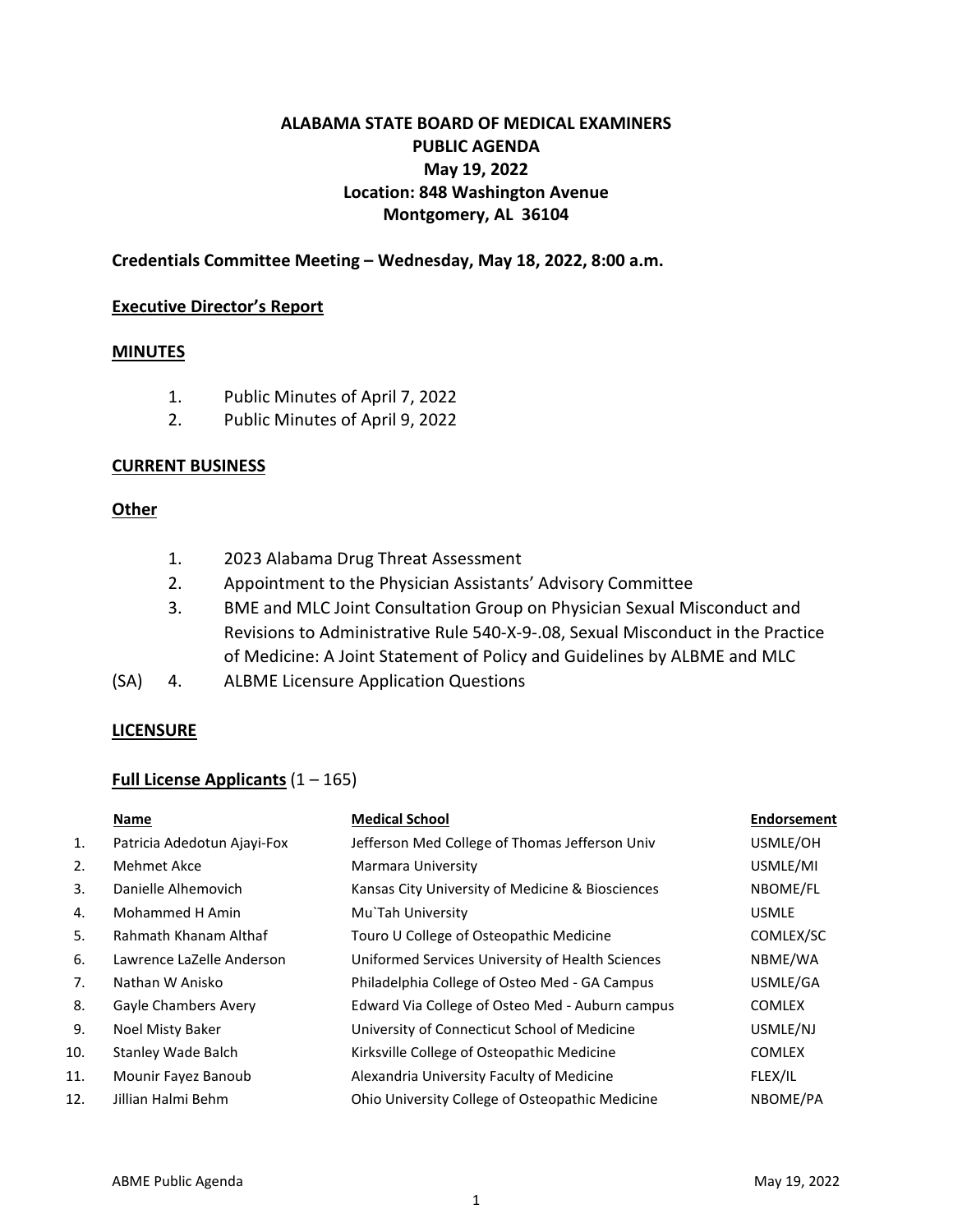- 13. Paul Stephen Berger
- 14. Anthony Carter Bianchi
- 15. Michael J Bischof
- 16. Jillian Deborah Boroniec
- 17. Lia Manfredi Bos
- 18. Thomas David Bourne
- 19. William Samuel Bradford
- 20. Melissa L Bradshaw
- 21. Michael William Broadwell
- 22. Allyson Frances Brown
- 23. Zachary James Brownlee
- 24. Nicholas Daniel Cappadona
- 25. Jose Maria Cardenas Fimbres
- 26. Yuen Ching Chan
- 27. Dhruv Ranchhodbhai Chaudhary
- 28. Christopher Raymond Chauvin
- 29. Kelli Noelle Chaviano
- 30. Renee Nicole Cherian
- 
- 
- 33. Paul Matthew Clayton
- 34. James Christian Coleman
- 35. Brandon Morrow Cope
- 36. Lauren Kathryne Corley
- 37. Robert Cornateanu
- 38. Benjamin Caleb Cox
- 39. Jonathon Cody Craig
- 40. Natasha Ria Cruz-Jaszkewicz
- 41. David Bienvenido Cubero Rego
- 42. Louis Marcel Day
- 43. Clifford Dean Deerman
- 44. Sherri Lyn DeHaas
- 
- 46. Daniel Hartley Duddleston
- 47. Sonia Veronica Eden
- 48. Michael Ladd Edgeworth
- 49. John Gary Evans
- 50. William Steadman Farmer
- 51. Edward William Ference
- 52. Matthew Justin Filippo
- 53. Dakotah Rose Forell
- 54. Melinda Marie Frantz

|     | <b>Name</b>                   | <b>Medical School</b>                                    | <b>Endorsement</b> |
|-----|-------------------------------|----------------------------------------------------------|--------------------|
| 13. | Paul Stephen Berger           | Ross UniversityUniversidad Del Noreste                   | FLEX/NY            |
| 14. | Anthony Carter Bianchi        | Alabama College of Osteopathic Medicine                  | <b>COMLEX</b>      |
| 15. | Michael J Bischof             | Edward Via College of Osteo Med - Auburn campus          | COMLEX/FL          |
| 16. | Jillian Deborah Boroniec      | Michigan State Univ College of Human Medicine            | USMLE/IL           |
| 17. | Lia Manfredi Bos              | Virginia Tech Carilion School of Medicine                | <b>USMLE</b>       |
| 18. | <b>Thomas David Bourne</b>    | University of Texas - Houston Medical School             | USMLE/VA           |
| 19. | William Samuel Bradford       | Wake Forest University School of Medicine                | USMLE/CA           |
| 20. | Melissa L Bradshaw            | Ohio University College of Osteopathic Medicine          | COMLEX/FL          |
| 21. | Michael William Broadwell     | LSU Medical Center In Shreveport                         | USMLE/LA           |
| 22. | Allyson Frances Brown         | University of Central Florida College of Medicine        | USMLE/SC           |
| 23. | Zachary James Brownlee        | Edward Via College of Osteo Med, Carolinas Campus        | <b>COMLEX</b>      |
| 24. | Nicholas Daniel Cappadona     | Augusta University                                       | USMLE/LA           |
| 25. | Jose Maria Cardenas Fimbres   | Xochicalco University - Ensenada Campus                  | USMLE/TX           |
| 26. | Yuen Ching Chan               | U of Pikeville Kentucky College of Osteopathic Medicine  | <b>COMLEX</b>      |
| 27. | Dhruv Ranchhodbhai Chaudhary  | St Georges University of London                          | USMLE/KY           |
| 28. | Christopher Raymond Chauvin   | Wayne State University School of Medicine                | USMLE/MI           |
| 29. | Kelli Noelle Chaviano         | Philadelphia College of Osteopathic Medicine             | COMLEX/MI          |
| 30. | Renee Nicole Cherian          | Liberty University College of Osteopathic Medicine       | COMLEX/OK          |
| 31. | Shawn Cherian                 | Liberty University College of Osteopathic Medicine       | COMLEX/OK          |
| 32. | Sumit Chhetri                 | Kathmandu Medical College                                | USMLE/GA           |
| 33. | Paul Matthew Clayton          | U of N Carolina School at Chapel Hill School of Medicine | USMLE/SC           |
| 34. | James Christian Coleman       | Texas Tech U Health Sciences Center School of Medicine   | USMLE/TX           |
| 35. | <b>Brandon Morrow Cope</b>    | The Commonwealth Medical College                         | <b>USMLE</b>       |
| 36. | Lauren Kathryne Corley        | William Carey Univ College of Osteopathic Medicine       | COMLEX/MI          |
| 37. | Robert Cornateanu             | Ben Gurion University of Negev, Israel                   | USMLE/MI           |
| 38. | Benjamin Caleb Cox            | University of Cincinnati College of Medicine             | USMLE/OH           |
| 39. | Jonathon Cody Craig           | University of Louisville School of Medicine              | USMLE/NC           |
| 40. | Natasha Ria Cruz-Jaszkewicz   | U of the East, Ramon Magsaysay Memorial Med Center       | USMLE/PA           |
| 41. | David Bienvenido Cubero Rego  | Universidad de Ciencias Medicas de la Habana             | USMLE/FL           |
| 42. | Louis Marcel Day              | <b>SUNY Downstate College of Medicine</b>                | <b>USMLE</b>       |
| 43. | Clifford Dean Deerman         | University of Alabama School of Medicine Birmingham      | USMLE/PA           |
| 44. | Sherri Lyn DeHaas             | University of Miami Miller School of Medicine            | USMLE/PA           |
| 45. | Dione Duc                     | Philadelphia College of Osteo Med - Georgia Campus       | COMLEX/GA          |
| 46. | Daniel Hartley Duddleston     | University of Mississippi School of Medicine             | USMLE/NC           |
| 47. | Sonia Veronica Eden           | University of Michigan Medical School                    | USMLE/MI           |
| 48. | Michael Ladd Edgeworth        | University of Mississippi School of Medicine             | USMLE/TN           |
| 49. | John Gary Evans               | University of Maryland School of Medicine                | NBME/MD            |
| 50. | William Steadman Farmer       | Georgetown University School of Medicine                 | USMLE/MO           |
| 51. | <b>Edward William Ference</b> | University of Alabama School of Medicine Birmingham      | USMLE/NC           |
| 52. | Matthew Justin Filippo        | Western U of Health Sci, College of Osteo Med of Pacific | COMLEX/IL          |
| 53. | Dakotah Rose Forell           | Edward Via Virginia College of Osteopathic Medicine      | COMLEX/GA          |
| 54. | Melinda Marie Frantz          | LSU School of Medicine New Orleans                       | FLEX/LA            |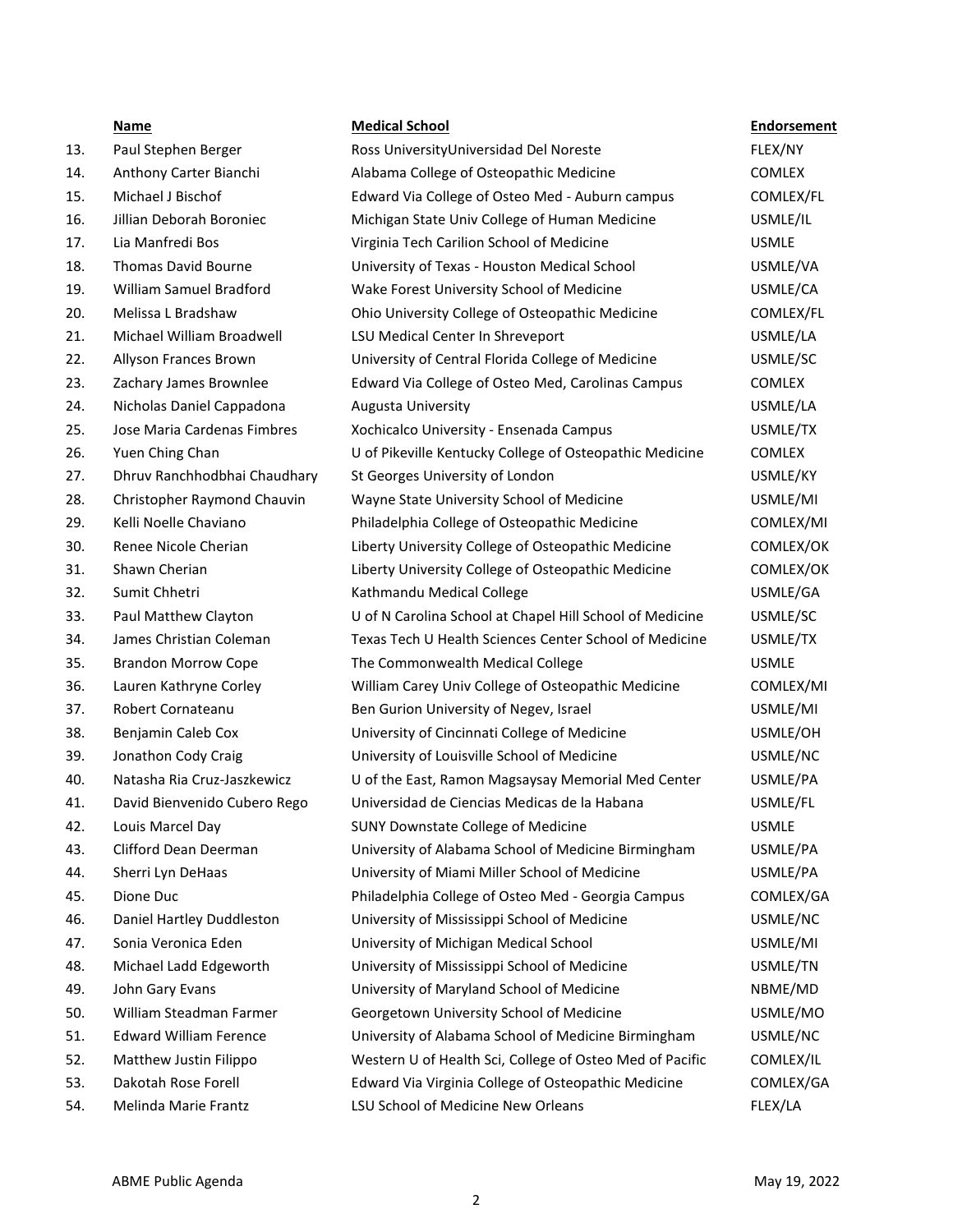- 55. Dana Watson Gans
- 56. Jesse Aaron Gettinger
- 57. William Hampton Gray
- 58. Meredith Kathleen Gray
- 
- 60. Chanda Le'Rae Hall
- 61. Margaret Carter Hayden
- 
- 63. Paul Edmund Howard
- 
- 65. Max Evan Jacobson
- 
- 67. Bhavesh Bharatkumar Joshi
- 68. Shivam Prakash Kalan
- 69. Anusha Kanagala
- 70. Eun Hee Sarah Kang
- 71. Meera Kelley
- 72. Sheva Khalafbeigi
- 
- 
- 75. Derek Michael Klavas
- 76. Sudhansu Kothary
- 77. Daniel Taylor Lammers
- 78. Matthew Jeffery Lenhard
- 79. Leslie Garth Lenning
- 80. Joshua Timothy Lim
- 81. Jordan Spidle Lim
- 82. Miia Helena Lim
- 83. Denita Rochelle Lindsey
- 84. Adam Macgregor Lukasiewicz
- 85. Mary Doyal Maher
- 86. William Christopher Mallon
- 87. Sujal Sharad Mandavia
- 88. David Joseph Manring
- 89. Jordan Lane Markel
- 90. Stacy Anne Marshall
- 91. Monica Martinez
- 92. Arya Dowis May
- 93. Alyssa P McKenna
- 94. Alyssa Downing Middleton
- 95. Sarah Louise Mills
- 96. Andrew Barton Mitchell

#### **Name Medical School Endorsement**

| 55. | Dana Watson Gans           | University of Alabama School of Medicine Birmingham    | USMLE/NC      |
|-----|----------------------------|--------------------------------------------------------|---------------|
| 56. | Jesse Aaron Gettinger      | University of Alabama School of Medicine Birmingham    | USMLE/TN      |
| 57. | William Hampton Gray       | University of Alabama School of Medicine Birmingham    | USMLE/CA      |
| 58. | Meredith Kathleen Gray     | University of Virginia School of Medicine              | USMLE/FL      |
| 59. | Payel Gupta                | Michigan State University College of Human Medicine    | USMLE/IL      |
| 60. | Chanda Le'Rae Hall         | University of Alabama School of Medicine Birmingham    | <b>USMLE</b>  |
| 61. | Margaret Carter Hayden     | <b>Harvard Medical School</b>                          | USMLE/MA      |
| 62. | James J Hedde              | Univ of New England College of Osteopathic Med         | COMLEX/RI     |
| 63. | Paul Edmund Howard         | Univ of Tennessee Health Science Center College of Med | FLEX/DE       |
| 64. | Nicholas Izor              | University of Alabama School of Medicine Birmingham    | USMLE/CT      |
| 65. | Max Evan Jacobson          | SUNY at Buffalo School of Medicine & Biomedical Sci    | USMLE/FL      |
| 66. | Nusrat Jahan               | <b>Dhaka Medical College</b>                           | USMLE/MI      |
| 67. | Bhavesh Bharatkumar Joshi  | Nova Southeastern University College of Medicine       | COMLEX/NC     |
| 68. | Shivam Prakash Kalan       | University of South Florida College of Medicine        | USMLE/FL      |
| 69. | Anusha Kanagala            | Mamata Medical College                                 | USMLE/VA      |
| 70. | Eun Hee Sarah Kang         | Philadelphia College of Osteopathic Medicine           | COMLEX/PA     |
| 71. | Meera Kelley               | Northeastern Ohio Universities College of Medicine     | NBME/PA       |
| 72. | Sheva Khalafbeigi          | Universidad Autonoma De Guadalajara                    | USMLE/CA      |
| 73. | Rabea Khedimi              | <b>Algiers University</b>                              | USMLE/NY      |
| 74. | Janet Kim                  | University of Colorado School of Medicine              | <b>USMLE</b>  |
| 75. | Derek Michael Klavas       | Georgetown University School of Medicine               | USMLE/IN      |
| 76. | Sudhansu Kothary           | St. Matthew's University                               | USMLE/MO      |
| 77. | Daniel Taylor Lammers      | Uniformed Services University of Health Sciences       | USMLE/NB      |
| 78. | Matthew Jeffery Lenhard    | East Tennessee State U James H Quillen College of Med  | USMLE/SC      |
| 79. | Leslie Garth Lenning       | University of Alabama School of Medicine Birmingham    | USMLE/TN      |
| 80. | Joshua Timothy Lim         | University of Alabama School of Medicine Birmingham    | USMLE/LA      |
| 81. | Jordan Spidle Lim          | University of Alabama School of Medicine Birmingham    | USMLE/LA      |
| 82. | Miia Helena Lim            | Ross University                                        | USMLE/NY      |
| 83. | Denita Rochelle Lindsey    | Indiana University School of Medicine Indianapolis     | <b>USMLE</b>  |
| 84. | Adam Macgregor Lukasiewicz | Yale University School Of Medicine                     | USMLE/CT      |
| 85. | Mary Doyal Maher           | LSU School of Medicine New Orleans                     | USMLE/NY      |
| 86. | William Christopher Mallon | Rutgers New Jersey Medical School                      | USMLE/NY      |
| 87. | Sujal Sharad Mandavia      | University of Toronto Faculty of Medicine              | NBME/CA       |
| 88. | David Joseph Manring       | Indiana University School of Medicine Indianapolis     | <b>USMLE</b>  |
| 89. | Jordan Lane Markel         | Southern Illinois University School Of Medicine        | <b>USMLE</b>  |
| 90. | <b>Stacy Anne Marshall</b> | Wake Forest University School of Medicine              | USMLE/NJ      |
| 91. | Monica Martinez            | Temple University School of Medicine                   | USMLE/GA      |
| 92. | Arya Dowis May             | Edward Via College of Osteo Med, Carolinas Campus      | <b>COMLEX</b> |
| 93. | Alyssa P McKenna           | Lake Erie College of Osteopathic Medicine              | COMLEX/PA     |
| 94. | Alyssa Downing Middleton   | American University of Antigua                         | USMLE/MS      |
| 95. | Sarah Louise Mills         | Michigan State Univ College Of Osteopathic Medicine    | COMLEX/OH     |
| 96. | Andrew Barton Mitchell     | University of South Alabama College of Medicine        | USMLE/NY      |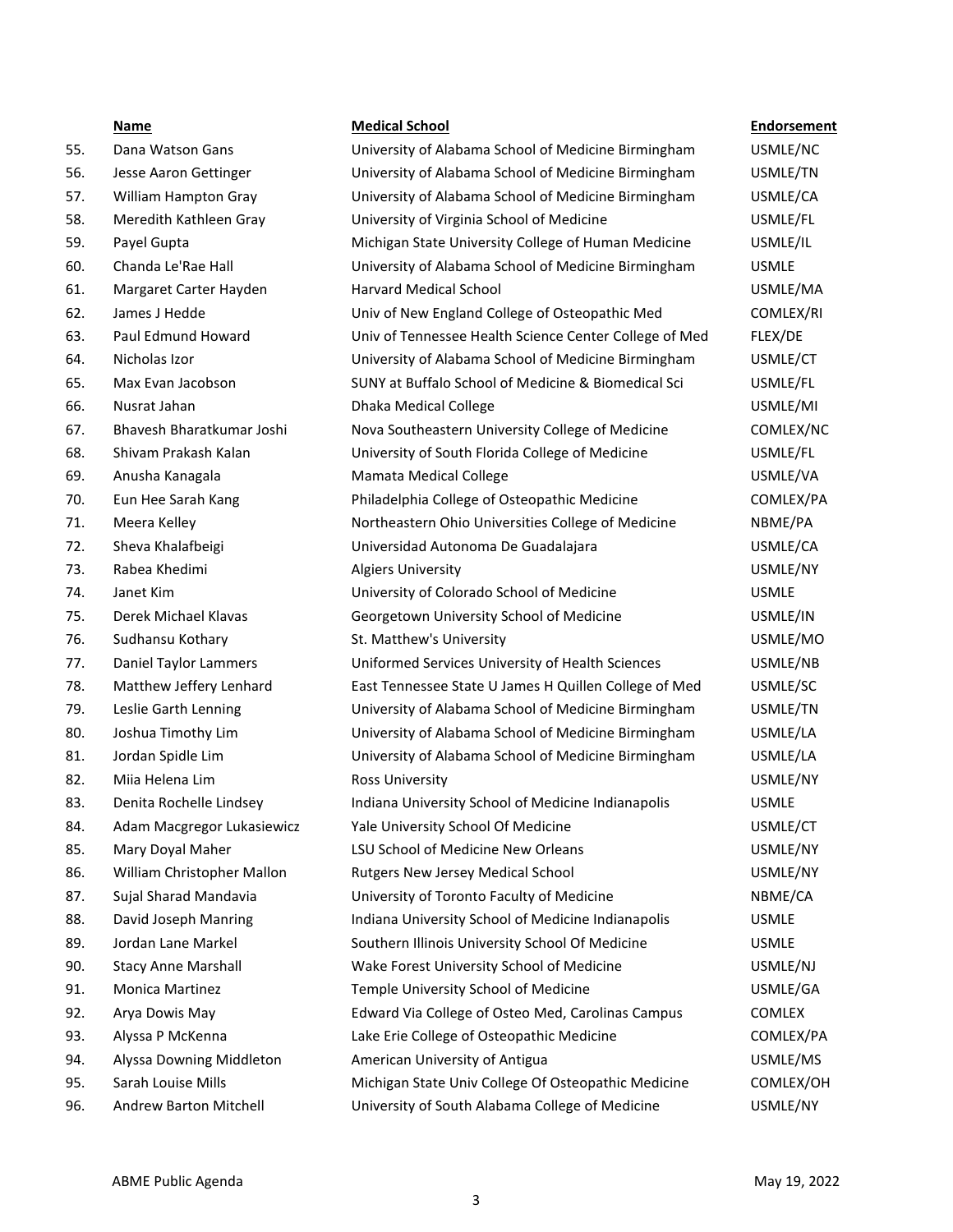|      | <b>Name</b>                 | <b>Medical School</b>                                   | <b>Endorsement</b> |
|------|-----------------------------|---------------------------------------------------------|--------------------|
| 97.  | Peter Eugene Morris         | <b>Cornell University Medical College</b>               | NBME/TN            |
| 98.  | Jimmy Joe Morrison          | LSU Medical Center In Shreveport                        | FLEX/LA            |
| 99.  | Lakshmi Mukundan            | Kilpauk Medical College, University of Chennai          | USMLE/TX           |
| 100. | Joseph John Murphree        | Alabama College of Osteopathic Medicine                 | <b>COMLEX</b>      |
| 101. | Ryan Murphy                 | Univ of Tennessee Health Science Center College of Med  | USMLE/TX           |
| 102. | Karthik Muthusamy           | Stanley Medical College, University of Chennai          | USMLE/FL           |
| 103. | Madhura Myla                | Gandhi Medical College, Secunderabad                    | <b>USMLE</b>       |
| 104. | Zeke Joseph Nichols         | University of Alabama School of Medicine Birmingham     | USMLE/MS           |
| 105. | Jordan Taylor Nickols       | University of South Alabama College of Medicine         | USMLE/SC           |
| 106. | Jeffrey Northey             | University of Washington School of Medicine             | <b>USMLE</b>       |
| 107. | Maria Lucia Ordonez         | Ross University                                         | USMLE/WI           |
| 108. | Susan Orra                  | Case Western Reserve University School of Medicine      | USMLE/VA           |
| 109. | Juan M Padilla              | University of Puerto Rico School of Medicine            | NBME/PR            |
| 110. | Bharat Akhanda Panuganti    | Saint Louis University School of Medicine               | USMLE/CA           |
| 111. | David Parker                | University of North Dakota School of Medicine Bismarck  | <b>USMLE</b>       |
| 112. | Dan Webster Parrish         | University of Arkansas College of Medicine              | USMLE/MS           |
| 113. | Sarah Elizabeth Parsons     | Univ of Pikeville Kentucky College of Osteo Medicine    | COMLEX/TN          |
| 114. | Murti Rajendrakumar Patel   | University of Mississippi School of Medicine            | <b>USMLE</b>       |
| 115. | Prajwol Pathak              | Rajendra Institute of Medical Sciences                  | USMLE/FL           |
| 116. | Liesl Kristiana Pavlic      | Loma Linda University School Of Medicine                | USMLE/CA           |
| 117. | Marie Anne Pfarr            | Texas Tech Univ Health Sciences Center School of Med    | USMLE/TX           |
| 118. | Kelsey Elisabeth Poisson    | Wake Forest University School of Medicine               | USMLE/PA           |
| 119. | Jessica Rose Poulin         | University of Toledo College of Medicine                | USMLE/FL           |
| 120. | Marcos Eduardo Pozo Jatem   | Universidad de Los Andes                                | USMLE/IL           |
| 121. | Anthony David Puopolo       | Boston University School of Medicine                    | USMLE/HI           |
| 122. | Junaid Raja                 | Ross University                                         | USMLE/CT           |
| 123. | James A Raley               | University of Alabama School of Medicine Birmingham     | USMLE/GA           |
| 124. | Afzal Unissa Rasheed        | Deccan College of Medical Sciences                      | USMLE/PA           |
| 125. | Melissa Reimer-Mcatee       | University of South Alabama College of Medicine         | USMLE/LA           |
| 126. | Christian Reintgen          | University of Florida College of Medicine               | <b>USMLE</b>       |
| 127. | Rebecca Rentea              | St. Matthew's University                                | USMLE/WI           |
| 128. | Eileen Catherine Rife       | University of Louisville School of Medicine             | USMLE/LA           |
| 129. | Erick Giovan Rodriguez Cruz | University of Puerto Rico School of Medicine            | <b>USMLE</b>       |
| 130. | Rachel Rosado               | William Carey Univ College of Osteopathic Medicine      | <b>COMLEX</b>      |
| 131. | Patrick David Rowan         | University of Alabama School of Medicine Birmingham     | USMLE/MO           |
| 132. | Matthew Jacob Seaman        | University of Rochester School of Medicine              | <b>USMLE</b>       |
| 133. | Amna Shaikh                 | Dow Medical College, University of Karachi              | USMLE/MI           |
| 134. | <b>Uday Shergill</b>        | Gandhi Medical College, Bhopal                          | USMLE/NY           |
| 135. | Melissa Catherine Shoemaker | University of New Mexico School of Medicine             | <b>USMLE</b>       |
| 136. | <b>Emily Savoye Singer</b>  | U of California Los Angeles, David Geffen School of Med | USMLE/OH           |
| 137. | Aesha Singh                 | N H L Municipal Medical College, Gujarat University     | <b>USMLE</b>       |
| 138. | Darlene Peggy Smallman      | Uniformed Services University                           | USMLE/CA           |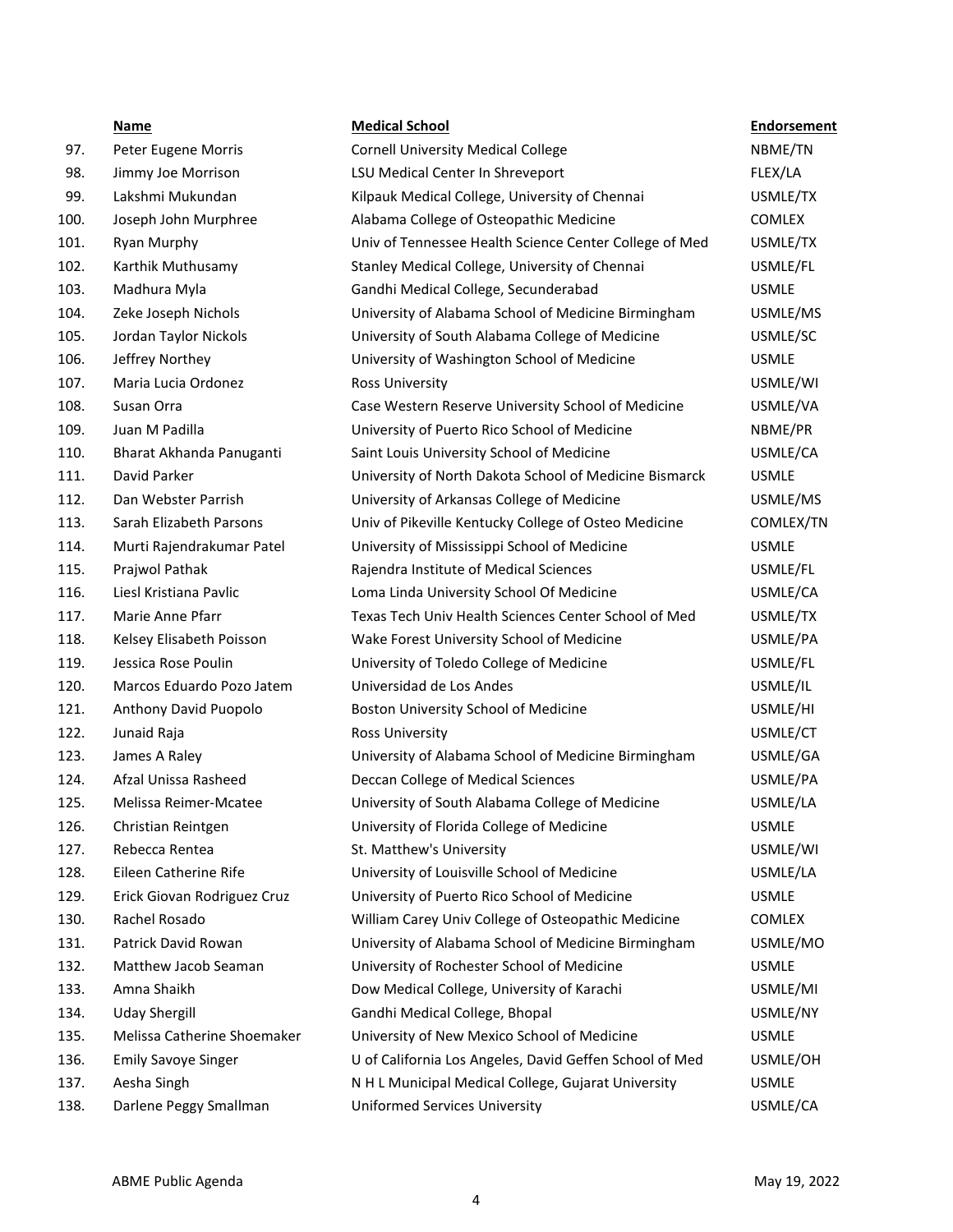|      | <b>Name</b>                    | <b>Medical School</b>                                    | <b>Endorsement</b> |
|------|--------------------------------|----------------------------------------------------------|--------------------|
| 139. | Kari Eugenia Smith             | University of Texas - Houston Medical School             | USMLE/TX           |
| 140. | Joshua Andrew Smith            | Medical Univ of South Carolina College of Medicine       | <b>USMLE</b>       |
| 141. | Dantwan Shawntel Smith         | Ross University                                          | USMLE/TN           |
| 142. | William Braden Smith           | Lincoln Memorial U Debusk College of Osteopathic Med     | COMLEX/OH          |
| 143. | <b>Bret Surles</b>             | University of Mississippi School of Medicine             | USMLE/MS           |
| 144. | David Rickenbeck Sutton Jr.    | Wake Forest University School of Medicine                | NBME/FL            |
| 145. | Adam Christopher Talley        | LSU School of Medicine New Orleans                       | USMLE/MS           |
| 146. | Rachel Kimiko Teranishi        | Georgetown University School of Medicine                 | USMLE/CA           |
| 147. | Elizabeth Anne Terry           | University of South Alabama College of Medicine          | USMLE/MO           |
| 148. | Ryna Then                      | Santo Domingo Institute of Technology (INTEC)            | USMLE/NY           |
| 149. | Loren Christopher Tholcke      | Western U of Health Sci, College of Osteo Med of Pacific | COMLEX/CA          |
| 150. | <b>Todd Elliott Thurston</b>   | University of Alabama School of Medicine Birmingham      | USMLE/MO           |
| 151. | Sean M Tilford                 | Lake Erie College of Osteopathic Medicine                | COMLEX/MA          |
| 152. | Christina Lee Tulenko          | Ohio University College of Osteopathic Medicine          | USMLE/IN           |
| 153. | Susanna S Ulmer                | Edward Via College of Osteo Med - Auburn campus          | <b>COMLEX</b>      |
| 154. | Joy Marie Underwood            | University of South Alabama College of Medicine          | USMLE/TN           |
| 155. | Padma Vaela                    | University of Dundee School of Medicine                  | USMLE/MN           |
| 156. | Robert Hunter Vanderberg       | LSU Medical Center In Shreveport                         | USMLE/LA           |
| 157. | Stephen Lee Voss               | Alabama College of Osteopathic Medicine                  | COMLEX/KY          |
| 158. | Jimmy Lee Waldrop              | <b>Augusta University</b>                                | USMLE/TN           |
| 159. | Tyler William Watson           | Edward Via Virginia College of Osteopathic Medicine      | COMLEX/PA          |
| 160. | Sara Lynn Wattenbarger         | Midwestern University, Arizona Campus                    | COMLEX/CA          |
| 161. | Samuel Clay Wilson             | University of South Alabama College of Medicine          | USMLE/OK           |
| 162. | Mark Timothy Winkler           | Duke University School of Medicine                       | USMLE/CA           |
| 163. | Peter Craig Young              | <b>Albany Medical College</b>                            | USMLE/NY           |
| 164. | Christina Yu                   | Virginia Commonwealth University School of Medicine      | USMLE/CA           |
| 165. | Lawrence Frederick Zottoli III | Caribbean Medical University School of Medicine          | USMLE/FL           |

# **Limited License Applicants** (1 – 38)

|     | Name                           | <b>Medical School</b>                 | <b>Endorsement</b> | <b>Practice Location</b>       | License |
|-----|--------------------------------|---------------------------------------|--------------------|--------------------------------|---------|
| 1.  | Yousef Awad                    | Cairo University Faculty of Medicine  | LL/AL              | Southeast Health IM Res Prog   | R       |
| 2.  | <b>Courtney Bryant-Perkins</b> | FL Int'l Herbert Wertheim C of Med    | LL/AL              | USA OB/GYN Res Prog            | R       |
| 3.  | Ephraim Reyes Caangay          | Our Lady of Fatima University         | LL/AL              | UAB Selma FM Res Prog          | R       |
| 4.  | Lebnitz J Charelus             | Avalon University School of Med       | LL/AL              | Southeast Health IM Res Prog   | R       |
| 5.  | Candace N Clemmons             | <b>UAB Birmingham</b>                 | LL/AL              | Southeast Health IM Res Prog   | R       |
| 6.  | Melissa Anne DeViney           | American Univ of The Caribbean        | LL/AL              | UAB Tuscaloosa FM Res Prog     | R       |
| 7.  | Phillip A Friedlander          | USA College of Medicine               | LL/AL              | USA Health IM Res Prog         | R       |
| 8.  | Neel Navnitlal Gandhi          | Trinity College, University of Dublin | LL/AL              | South Baldwin FM Res Prog      | R       |
| 9.  | Taylor Goulding-Avedisian      | Ross University                       | LL/AL              | USA IM Res Prog                | R       |
| 10. | Sadaf Gul                      | St James St. Vincent / Grenadines     | LL/AL              | Southeast Health IM Res Prog   | R       |
| 11. | Megan Gupta                    | International U of the Health Sci     | LL/AL              | South Baldwin FM Res Prog      | R       |
| 12. | Tejeshwar Jain                 | All India Institute of Medical Sci    | LL/AL              | UAB Birmingham General Surgery | R       |
| 13. | Mohamad N Jajeh                | Al Andalus Univ for Med Sci           | LL/AL              | Southeast Health IM Res Prog   | R       |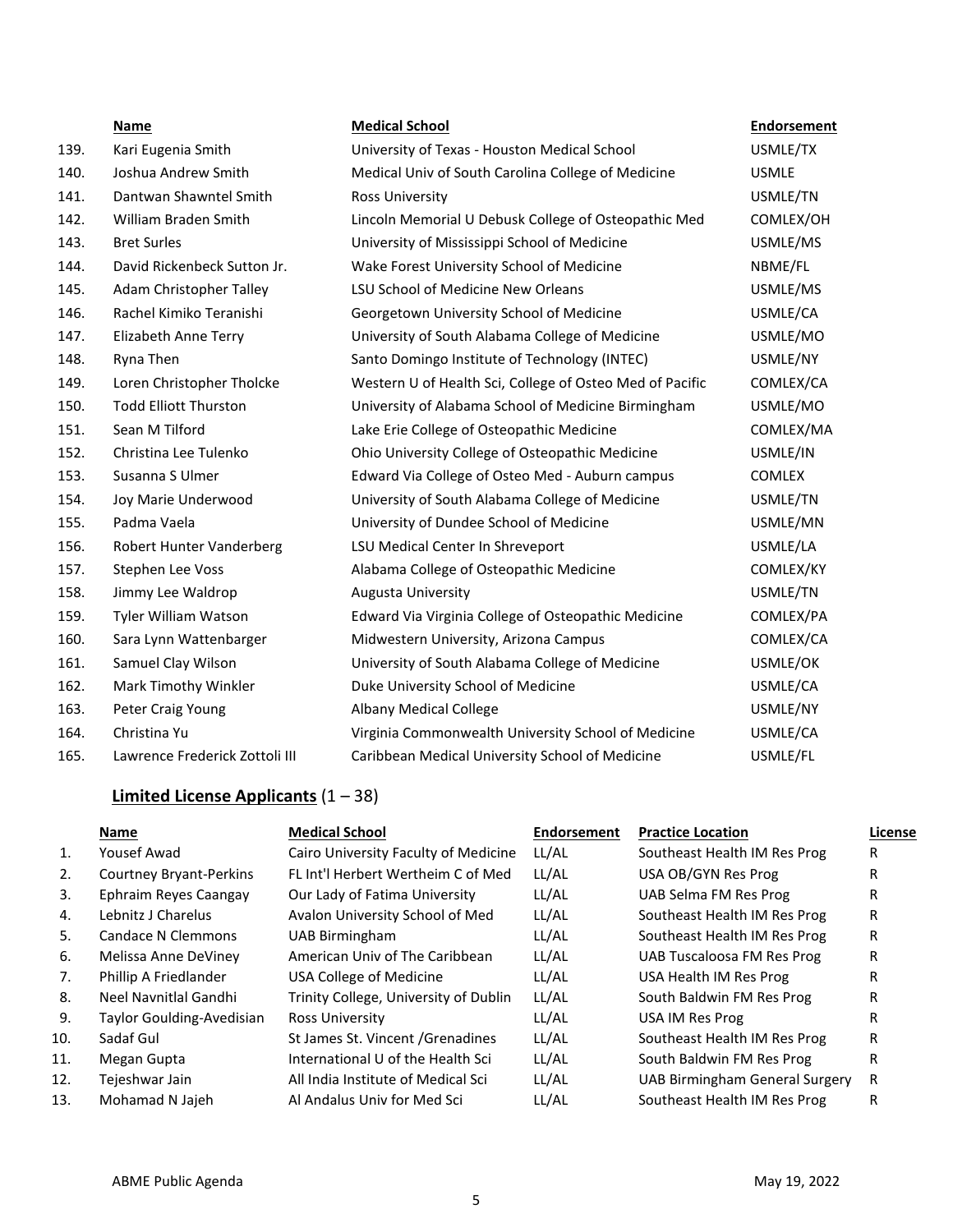|     | Name                         | <b>Medical School</b>              | <b>Endorsement</b> | <b>Practice Location</b>          | License |
|-----|------------------------------|------------------------------------|--------------------|-----------------------------------|---------|
| 14. | Rupinder Kaur                | Adesh Inst of Med Sci & Research   | LL/AL              | Southeast Health IM Res Prog      | R       |
| 15. | Manisha Khanal               | <b>Ross University</b>             | LL/AL              | South Baldwin FM Res Prog         | R       |
| 16. | <b>Colton Thomas Knight</b>  | U of South Alabama College of Med  | LL/AL              | USA Health IM Res Prog            | R       |
| 17. | MariamKamel Lobbous          | <b>Assiut University</b>           | LL/AL              | UAB Cahaba FM Res Prog            | R       |
| 18. | <b>Heather Marie McGuire</b> | U of Pikeville, KY C of Osteo Med  | LL/AL              | South Baldwin FM Res Prog         | R       |
| 19. | Joshua Daniel Murphy         | U of North Texas Health Sci Center | LL/AL              | UAB Cahaba FM Res Prog            | R.      |
| 20. | Krithika Reddy Muthyala      | St Georges University of London    | LL/AL              | USA Health IM Res Prog            | R       |
| 21. | Deepa H Nagaraju             | J.J.M. Medical College             | LL/AL              | Southeast Health Transitional Res | R       |
| 22. | Michelle Paige Narita        | Loma Linda Univ School Of Med      | LL/AL              | South Baldwin FM Res Prog         | R.      |
| 23. | Michelle M Nguyen            | U of South Alabama College of Med  | LL/AL              | USA Health IM Res Prog            | R       |
| 24. | Vidhi J Patel                | N.H.L. Municipal Medical College   | LL/AL              | Southeast Health IM Res Prog      | R       |
| 25. | Priyanka Sunil Patel         | Pramukswami Medical College        | LL/AL              | Southeast Health IM Res Prog      | R       |
| 26. | Rupal Anil Patel             | International Faculty Med Health U | LL/AL              | UAB Selma FM Res Prog             | R       |
| 27. | Rakhee Reddy                 | Alluri S Raju Academy of Med Sci   | LL/AL              | Southeast Health IM Res Prog      | R       |
| 28. | Ali Rezaei                   | Islamic Azad Univ - Tehran Branch  | LL/AL              | UAB Birmingham Neuroradiology     | R.      |
| 29. | Christopher E Roberts Jr.    | USA College of Medicine            | LL/AL              | USA Health IM Res Prog            | R       |
| 30. | Nicholas Andrew Royster      | Lake Erie C of Osteopathic Med     | LL/AL              | UAB - Selma - Family Med.         | R       |
| 31. | Mousa Hani Sawaged           | Xavier University School of Med    | LL/AL              | Southeast Health IM Res Prog      | R.      |
| 32. | Bhoomi Pranau Shah           | GSVM Med College, Kanpur Univ      | LL/Al              | Southeast Health IM Res Prog      | R.      |
| 33. | Shazia Shakil                | Rawalpindi Med C, U of Punjab      | LL/AL              | UAB Selma FM Res Prog             | R       |
| 34. | Abdelrahman N Shehata        | Alexandria U Faculty of Medicine   | LL/AL              | Southeast Health IM Res Prog      | R       |
| 35. | Nabeel Ahmed Siddiqui        | <b>Windsor University</b>          | LL/AL              | Southeast Health IM Res Prog      | R       |
| 36. | Alexander B Tankersley       | <b>USA College of Medicine</b>     | LL/AL              | USA Health IM Res Prog            | R       |
| 37. | Salar Tofighi                | Tehran U of Medicine Sciences      | LL/AL              | Southeast Health Transitional Res | R       |
| 38. | Mary Allison Wilson          | St Georges University of London    | LL/AL              | <b>UAB Tuscaloosa FM Res Prog</b> | R       |

# **Retired Senior Volunteer License** (1)

# **Name Location**

1. Jerry Walter Jackson **M-POWER Ministries Health Center** 

# **Special Purpose Applicants** (1 – 5)

|     | Name                        | <b>Type of Practice</b>      | <b>State</b> |
|-----|-----------------------------|------------------------------|--------------|
| 1.  | Valerie Ann Clemons         | <b>Mental Health</b>         | Maine        |
| 2.  | Jeffrey Anthony Gazzara Jr. | <b>Urgent / Primary Care</b> | Pennsylvania |
| 3.  | Martha Himes Hagaman        | Sleep Medicine               | Tennessee    |
| 4.  | Alina Iovleva               | Infectious Disease           | Pennsylvania |
| .5. | Paul Joel Weinbaum          | Women's Health               | Pennsylvania |

# **Certificates of Qualification for Ratification** (1 – 5)

|    | Name                 | <b>Medical School</b>                         | Endorsement |
|----|----------------------|-----------------------------------------------|-------------|
|    | Sinikka Liisa Green  | <b>Emory University School of Medicine</b>    | USMLE/GA    |
|    | Hamid Majid Kargbo   | Washington University School of Medicine      | USMLE/PA    |
| 3. | Christopher L Newman | William Carey Univ College of Osteopathic Med | COMLEX/MS   |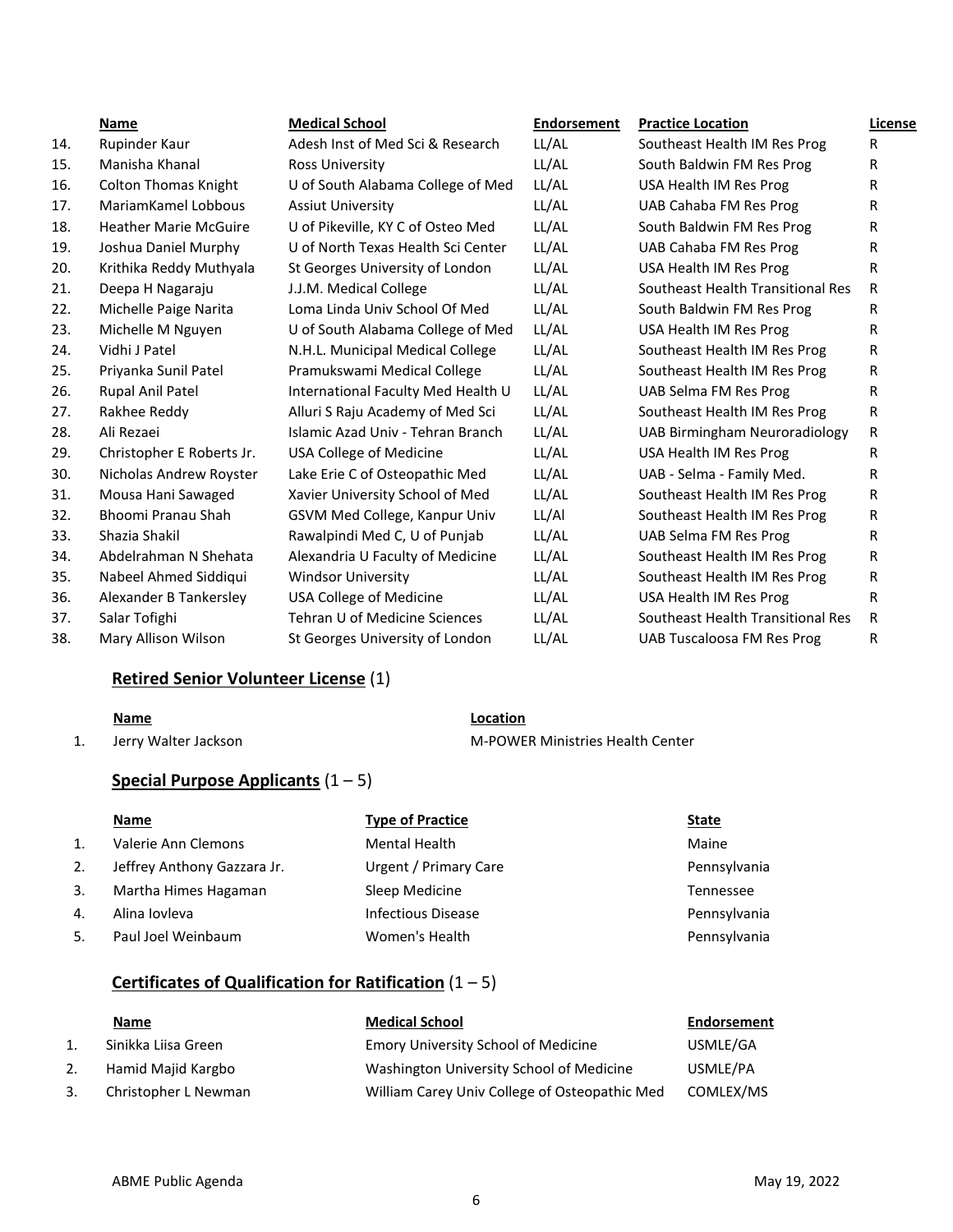|    | <u>Name</u>             | <b>Medical School</b>              | Endorsement  |
|----|-------------------------|------------------------------------|--------------|
| 4. | Joseph Michel Mossad    | Albany Medical College             | <b>USMLE</b> |
| 5. | James Browning Williams | LSU School of Medicine New Orleans | FLEX/LA      |

# **Interstate Medical Licensure Compact Reports**

- 1. Interstate Medical Licensure Compact First Quarter Report
- 2. Letters of Qualification First Quarter Report

### **ADVANCED PRACTICE PROVIDERS**

### **Advanced Practice Provider Protocols**

- 1. App Performance of Botox Injection for Chronic Migraine
- 2. Insertion of Non-Tunneled Central Venous Line Insertion Less than 14F

### **PHYSICIAN ASSISTANTS**

# **A.A. License Applicants** (1 – 2)

|    | Name                         | School                  | <b>NCCAA</b> |
|----|------------------------------|-------------------------|--------------|
| 1. | Jamila Meah Heckathorn, A.A. | <b>Emory University</b> | 753          |
| 2. | Michael Scott Nichols, A. A. | Case Western Reserve    | 487          |

# **P.A. License Applicants** (1 – 16)

|     | Name                        | <b>School</b>                  | <b>NCCPA</b> |
|-----|-----------------------------|--------------------------------|--------------|
| 1.  | Stacie Abruzzio, P.A.       | UAB                            | 1184739      |
| 2.  | Rebekah Beasley, P.A.       | Samford University             | 1190399      |
| 3.  | Julie Kajor Broadwell, P.A. | Louisiana State University     | 1122200      |
| 4.  | Eleanor Burke, P.A.         | <b>UAB</b>                     | 1184750      |
| 5.  | Joshua Allen Carnes, P.A.   | University of the Cumberland's | 1172184      |
| 6.  | Megan Chapman, P.A.         | Samford University             | 1190408      |
| 7.  | Nancy Jane Clark, P.A.      | <b>Harding University</b>      | 1188402      |
| 8.  | Jeffrey Robert Garver, P.A. | Augusta University             | 1155129      |
| 9.  | Danielle Goessele, P.A.     | Nova Southeastern University   | 1101662      |
| 10. | Ayla Lowery, P.A.           | Samford University             | 1190414      |
| 11. | Emily Geiger Maxwell, P.A.  | Midwestern University          | 1146615      |
| 12. | Merrie Tanya Moon, P.A.     | <b>Emory University</b>        | 1090965      |
| 13. | Madeleine Ann Price, P.A.   | South University               | 1195048      |
| 14. | Megan Elizabeth Smith, P.A. | Lipscomb University            | 1193015      |
| 15. | Rachel Eloise Smith, P.A.   | Lipscomb University            | 1193016      |
| 16. | Heather Watkins, P.A.       | University of North Dakota     | 1127725      |

### **P.A. Military Special Service License for Ratification**

|    | Name                       | School | <b>NCCPA</b> |
|----|----------------------------|--------|--------------|
| 1. | Maegan Lindsay Bower, P.A. | USA    | 1131260      |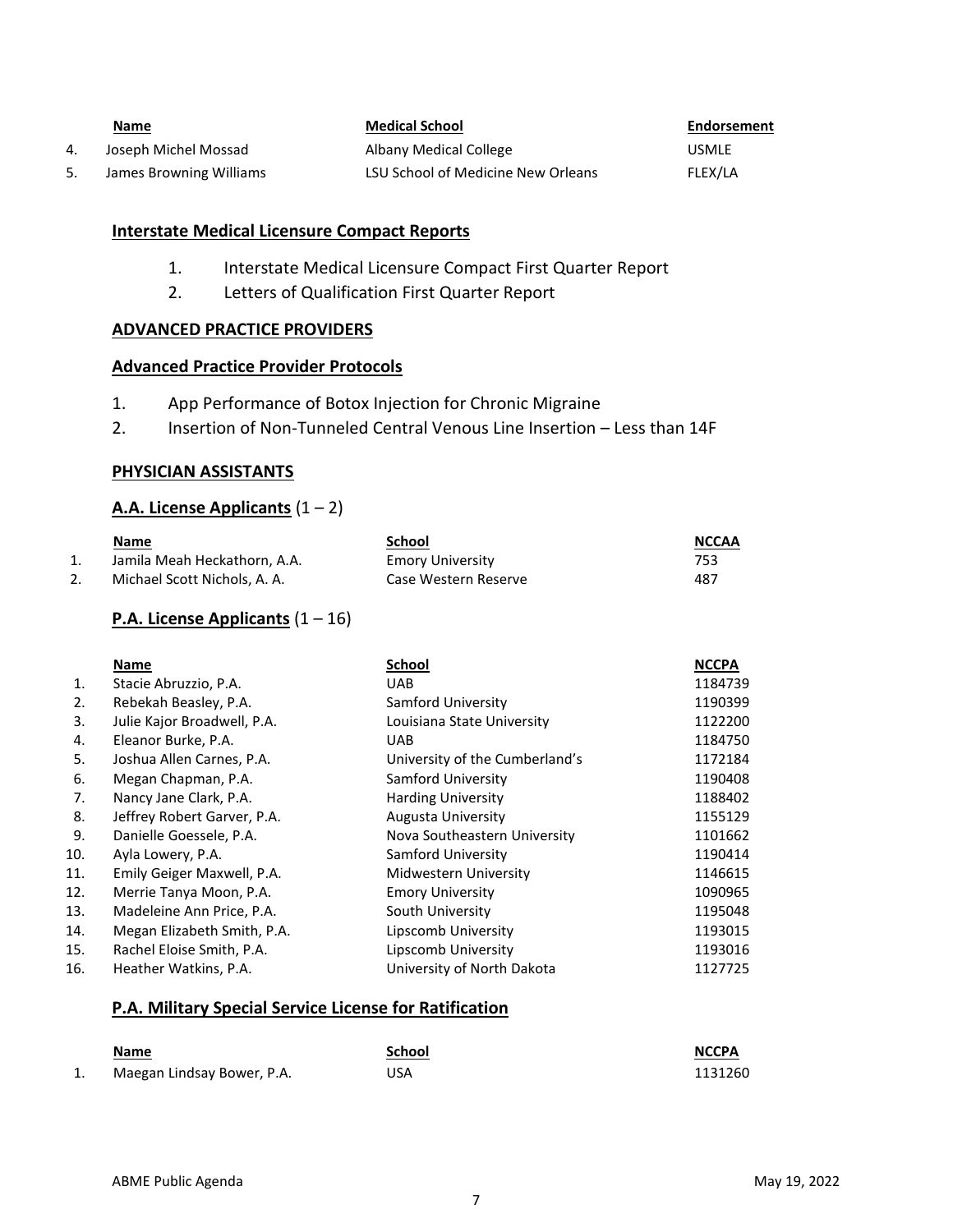| <b>P.A. / A.A. Registration and Requests Within Protocol</b> $(1 - 75)$ |  |
|-------------------------------------------------------------------------|--|
|-------------------------------------------------------------------------|--|

| PA / Physician |                                                                                | <b>Registration / Requests</b>                                                                                                                                                                                                                                                                                                                                                        |
|----------------|--------------------------------------------------------------------------------|---------------------------------------------------------------------------------------------------------------------------------------------------------------------------------------------------------------------------------------------------------------------------------------------------------------------------------------------------------------------------------------|
| 1.             | Jon Elvin Adams, P.A.<br>Steven Allen, M.D.<br><b>Family Medicine</b>          | <b>Remote Practice Site</b><br>Sikorsky-Troy<br>299 Airport Blvd.<br>Troy, Alabama 36079                                                                                                                                                                                                                                                                                              |
| 2.             | Annie Armolt, P.A.<br>Jian Fong, M.D.<br><b>Family Medicine</b>                | Registration<br><b>Remote Sites</b><br>Methotrexate                                                                                                                                                                                                                                                                                                                                   |
| 3.             | Tamara Austin, P.A.<br>Timothy Aiken, M.D.<br>Anesthesiology                   | Registration<br><b>Remote Site</b>                                                                                                                                                                                                                                                                                                                                                    |
| 4.             | Rebekah Beasley, P.A.<br>Minh Huynh, M.D.<br><b>Emergency Medicine</b>         | Registration                                                                                                                                                                                                                                                                                                                                                                          |
| 5.             | Aliza Bircheat, P.A.<br>Amanda Hopkins, M.D.<br>Anesthesiology/ Critical Care  | <b>Additional Practice Site</b><br><b>Grandview Medical Center</b><br>3690 Grandview Parkway<br>Birmingham, Alabama 35243                                                                                                                                                                                                                                                             |
| 6.             | Joseph Bodin, III, A.A.<br>Ryan Neil, M.D.<br>Anesthesiology                   | Registration                                                                                                                                                                                                                                                                                                                                                                          |
| 7.             | Jamie Bolin, P.A.<br>Kyle Eudailey, M.D.<br>Cardiothoracic Surgery             | Request to Train<br><b>Critical Care Specialty Protocol:</b><br>Central Venous Line Insertion- Internal Jugular<br>Central Venous Line Insertion- Femoral<br>Arterial Line Insertion- Femoral<br>Removal of Left Atrial Catheter<br><b>Removal of Mediastinal Chest Tubes</b><br>Removal of Pulmonary Artery Catheter (Swan-Ganz<br>catheter)<br>Removal of Intra-Aortic Balloon Pump |
| 8.             | Jamie Bolin, P.A.<br>Sandeep Govil, M.D.<br><b>General/ Emergency Medicine</b> | Registration                                                                                                                                                                                                                                                                                                                                                                          |
| 9.             | Nicholas Bolling, P.A.<br>Adam Handwerger, M.D.<br>Orthopedic Surgery          | Registration                                                                                                                                                                                                                                                                                                                                                                          |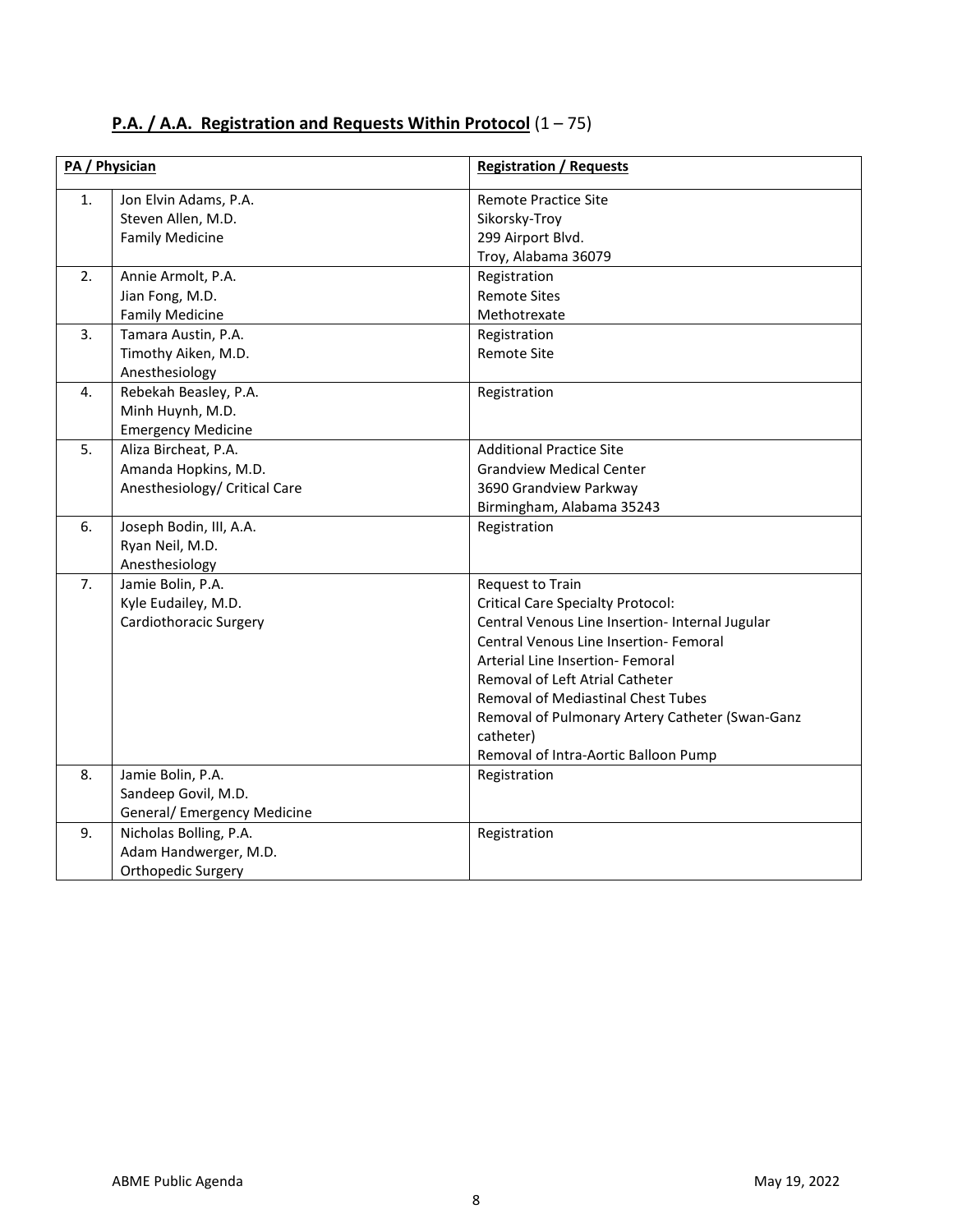| PA / Physician |                                                                                | <b>Registration / Requests</b>                                                                                                                                                                                                                                                                                                                                                                                                                                                  |
|----------------|--------------------------------------------------------------------------------|---------------------------------------------------------------------------------------------------------------------------------------------------------------------------------------------------------------------------------------------------------------------------------------------------------------------------------------------------------------------------------------------------------------------------------------------------------------------------------|
| 10.            | Anna Breedlove, P.A.<br>Gavin Wilks, M.D.<br>Trauma Surgery/ Critical Care     | <b>Additional Practice Site</b><br>Druid City Hospital (DCH) Regional Medical Center<br>809 University Blvd. East<br>Tuscaloosa, AL 35401<br>Request to Train<br><b>Critical Care Specialty Protocol:</b><br>Central Venous Line Insertion -Internal Jugular<br>Central Venous Line Insertion -Femoral<br>Arterial Line Insertion-Femoral<br>Central Venous Line, Remove and Replace over Guide Wire<br>Central Venous Line Insertion-Subclavian (physician must<br>be present) |
|                |                                                                                | Thoracostomy tube insertion (Intra-operative only)<br>Central Venous Line, Removal- Percutaneous<br>Central Venous Line, Removal- Tunneled                                                                                                                                                                                                                                                                                                                                      |
| 11.            | Molly Burchell, P.A.<br>Andrew Collins, M.D.<br>Internal Medicine/ Hospitalist | Registration                                                                                                                                                                                                                                                                                                                                                                                                                                                                    |
| 12.            | John Collin Carr, P.A.<br>Kenneth Bramlett, M.D.<br>Orthopedic Surgery         | Registration<br>Request to Train<br><b>Orthopedic Specialty Protocol:</b><br>Acromioclavicular Joint<br><b>Subacromial Bursa</b><br>Olecranon Bursa<br>Greater Trochanteric Bursa<br>Knee Joint<br>Pes anserine bursa                                                                                                                                                                                                                                                           |
| 13.            | Tricia Cato, P.A<br>Robert Wilson, M.D.<br>Cardiothoracic Surgery              | Registration                                                                                                                                                                                                                                                                                                                                                                                                                                                                    |
| 14.            | Jennifer Cordovi, P.A.<br>Richard Cunningham, D.O.<br><b>Family Medicine</b>   | Request to Train<br>Trigger Point Injections below T12                                                                                                                                                                                                                                                                                                                                                                                                                          |
| 15.            | Kelly Crow, P.A.<br>Paul Mumfrey, M.D.<br><b>Obstetrics/ Gynecology</b>        | Registration<br>Oxytocics                                                                                                                                                                                                                                                                                                                                                                                                                                                       |
| 16.            | Connor W. Crain, P.A.<br>Enrique Gongora, M.D.<br>Cardiothoracic Surgery       | <b>Request to Train</b><br><b>Critical Care Specialty Protocol:</b><br><b>Removal of Mediastinal Chest Tubes</b><br>Removal of Pulmonary Artery Catheter (Swan-Ganz<br>catheter)<br>Removal of Intra-Aortic Balloon Pump                                                                                                                                                                                                                                                        |
| 17.            | Rebecca Curtis, P.A.<br>Andrew Barker, M.D.<br>Anesthesiology                  | Registration                                                                                                                                                                                                                                                                                                                                                                                                                                                                    |
| 18.            | Anna Marie Dodd, P.A.<br>Mamerhi Okor, M.D.<br>Neurosurgery                    | Registration                                                                                                                                                                                                                                                                                                                                                                                                                                                                    |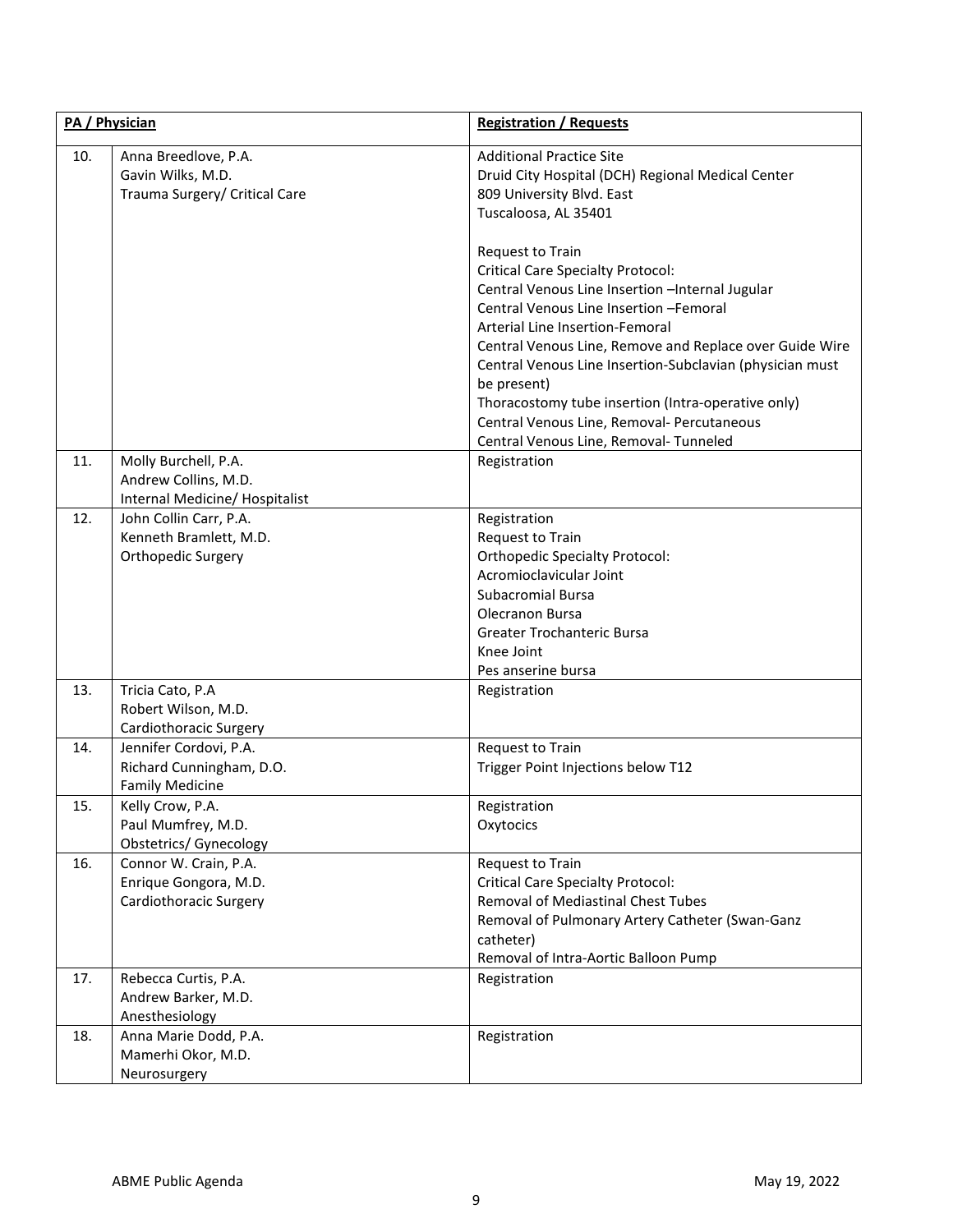| PA / Physician |                                                                                        | <b>Registration / Requests</b>                                                                                                                                                                            |  |
|----------------|----------------------------------------------------------------------------------------|-----------------------------------------------------------------------------------------------------------------------------------------------------------------------------------------------------------|--|
| 19.            | Michael Garrett, A.A.<br>Ryan Neil, M.D.<br>Anesthesiology                             | Registration                                                                                                                                                                                              |  |
| 20.            | Brooke Golden, P.A.<br>Raj Patel, M.D.<br>Dermatology                                  | Registration<br>Remote Site<br>Other Biologics or Biosimilars (excluding anti-TNF)                                                                                                                        |  |
| 21.            | Lindsay Grosz, P.A.<br>Sonya Pritchard, M.D.<br>Child/Adult Psychiatry/ Neurology      | Registration<br>Remote Site                                                                                                                                                                               |  |
| 22.            | Joshua Harkey, P.A.<br>Scott Sims, M.D.<br>Cardiovascular Disease/ Internal Medicine   | Registration                                                                                                                                                                                              |  |
| 23.            | JoLee Harkness, P.A.<br>James Byrd, M.D.<br>Hospitalist                                | Registration                                                                                                                                                                                              |  |
| 24.            | Ryan Harris, P.A.<br>Jonathan Adelberg, M.D.<br><b>Emergency Medicine/ Urgent Care</b> | Registration                                                                                                                                                                                              |  |
| 25.            | Kathy Hintz, P.A.<br>Rajesh Gujjula, M.D.<br><b>Family Medicine</b>                    | Registration<br><b>Remote Sites</b><br>Antineoplastic Agents<br>Methotrexate<br>Non-biologic disease-modifying anti-rheumatic drugs<br>(DMARDs)                                                           |  |
| 26.            | Sherby Holloway, P.A.<br>Rosa J. Bell, M.D.<br>Psychiatry/Neurology                    | Registration                                                                                                                                                                                              |  |
| 27.            | Bradley Howe, P.A.<br>Joel Evans, D.O.<br><b>Emergency Medicine</b>                    | Registration                                                                                                                                                                                              |  |
| 28.            | Eleanor Howell, P.A.<br>Bradford Woodworth, M.D.<br>Ophthalmology and Otolaryngology   | Request to Train<br><b>Otolaryngology Specialty Protocol:</b><br>Flexible Fiberoptic Diagnostic Laryngoscopy/Stroboscopy<br>Flexible Nasopharyngoscopy<br>Diagnostic Nasal Endoscopy (flexible and rigid) |  |
| 29.            | Erica Hutchens, P.A.<br>Leslie Sawyer, M.D.<br>Pediatrics                              | Registration                                                                                                                                                                                              |  |
| 30.            | Stacie James, P.A.<br>Trent Howard, D.O.<br>Cardiovascular/ Thoracic Surgery           | Registration                                                                                                                                                                                              |  |
| 31.            | Paxton Johanson, P.A.<br>Sudhan Nagarajan, M.D.<br><b>Thoracic Surgery</b>             | Registration                                                                                                                                                                                              |  |
| 32.            | Malinda Johnson, P.A.<br>Viengxay Malavong, D.O.<br><b>Family Medicine</b>             | Registration                                                                                                                                                                                              |  |
| 33.            | Jeffrey Lancaster, P.A.<br>Hitesh Batra, M.D.<br>Pulmonology                           | Approval of Supervised Practice<br><b>Critical Care Specialty Protocol:</b><br>Thoracentesis                                                                                                              |  |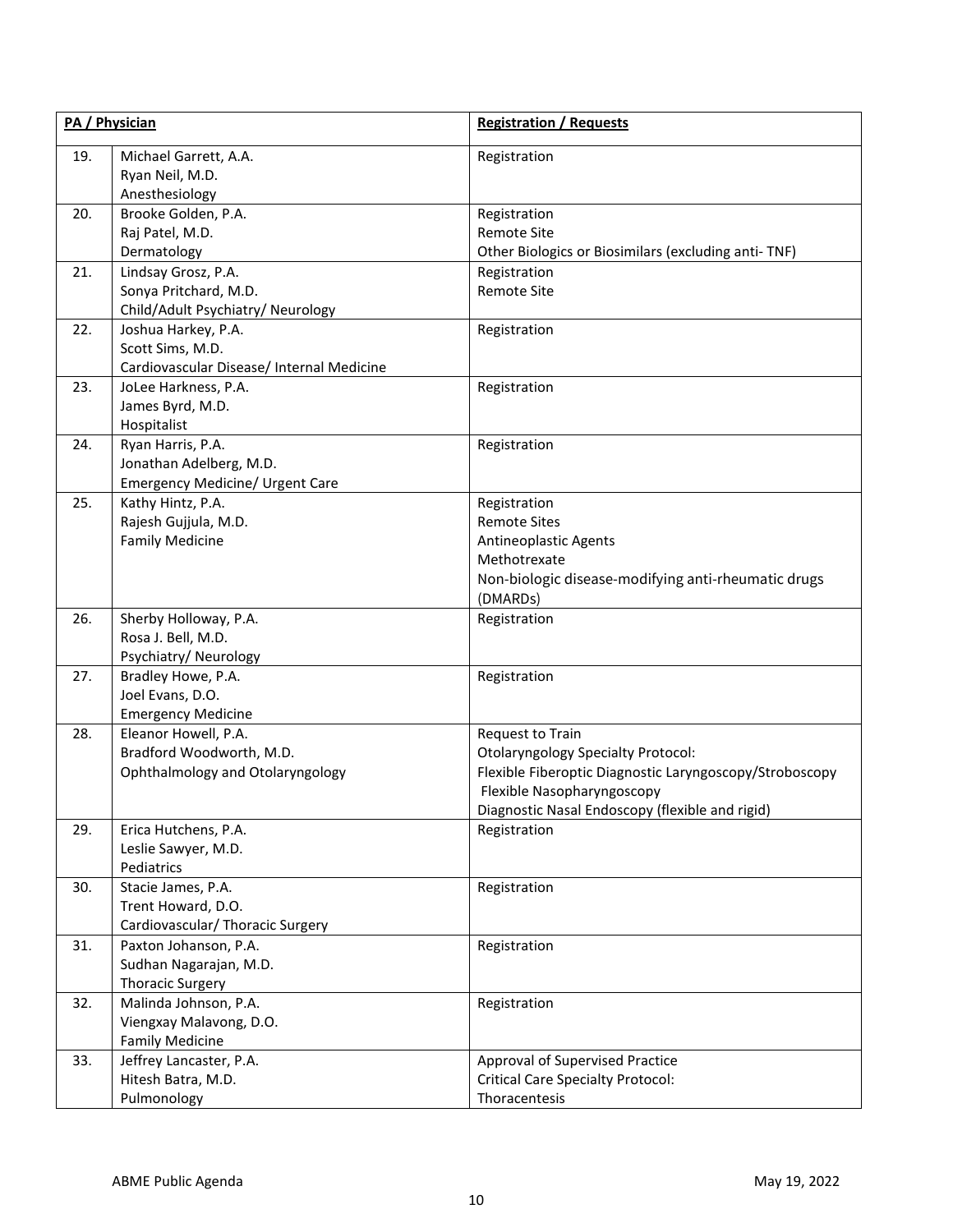| PA / Physician |                                                                                                  | <b>Registration / Requests</b>                                                                                                                                                              |
|----------------|--------------------------------------------------------------------------------------------------|---------------------------------------------------------------------------------------------------------------------------------------------------------------------------------------------|
| 34.            | Sara Kate Lambert, P.A.<br>Benjamin Citrin, M.D.<br>Internal Medicine/ Interventional Cardiology | Registration                                                                                                                                                                                |
| 35.            | Kristin Landham, P.A.<br>Sumathi Puttu, M.D.<br><b>Family Medicine</b>                           | Registration                                                                                                                                                                                |
| 36.            | William Lawrence, P.A.<br>Kyle Eudailey, M.D.<br><b>Thoracic Surgery</b>                         | Registration                                                                                                                                                                                |
| 37.            | Rachel LeMaitre, P.A.<br>Frank Hodges, M.D.<br>Orthopedic Surgery                                | Registration<br>Request to train<br><b>Orthopedic Specialty Protocol:</b><br>Acromioclavicular Joint<br>Subacromial Bursa<br>Greater Trochanteric Bursa<br>Knee Joint<br>Pes anserine bursa |
| 38.            | Matthew Lentz, P.A.<br>Constantine Athanasuleas, M.D.<br><b>Thoracic Surgery</b>                 | Registration                                                                                                                                                                                |
| 39.            | Katherine Lewis, P.A.<br>Joshua Smith, M.D.<br>Anesthesiology/ Critical Care                     | Request to Train<br><b>Critical Care Specialty Protocol:</b><br>Arterial Line Insertion- Femoral                                                                                            |
| 40.            | Cheri Livingston, P.A.<br>Mary Cohen-Colson, M.D.<br><b>Internal Medicine</b>                    | Registration<br><b>Remote Sites</b><br>Antineoplastic Agents<br>Methotrexate<br>Non-biologic disease-modifying anti-rheumatic drugs<br>(DMARDs)                                             |
| 41.            | Ayla Lowery, P.A.<br>Douglas Anderson, M.D.<br>Surgery/ Renal Transplants                        | Registration                                                                                                                                                                                |
| 42.            | Virginia Lynch, P.A.<br>Jefferson Sabatini, M.D.<br>Orthopedic Surgery                           | Registration                                                                                                                                                                                |
| 43.            | Anna Medley, P.A.<br>Andrew Hester, M.D.<br>Orthopedic Surgery                                   | Approval of Supervised Practice<br><b>Orthopedic Specialty Protocol:</b><br>Greater Trochanteric Bursa<br>Knee Joint                                                                        |
| 44.            | Sean Maleknia, P.A.<br>Ronald Roan, M.D.<br>Anesthesiology/ Critical Care                        | <b>Additional Practice Site</b><br><b>Grandview Medical Center</b><br>3690 Grandview Parkway<br>Birmingham, Alabama 35243                                                                   |
| 45.            | Tanner McClinton, P.A.<br>Scott Bell, M.D.<br><b>Internal Medicine</b>                           | Registration<br>Methotrexate<br>Non-biologic disease-modifying anti-rheumatic drugs<br>(DMARDs)                                                                                             |
| 46.            | Hugh McConnell, P.A.<br>Trent Howard, D.O.<br>Cardiovascular/ Thoracic Surgery                   | Registration                                                                                                                                                                                |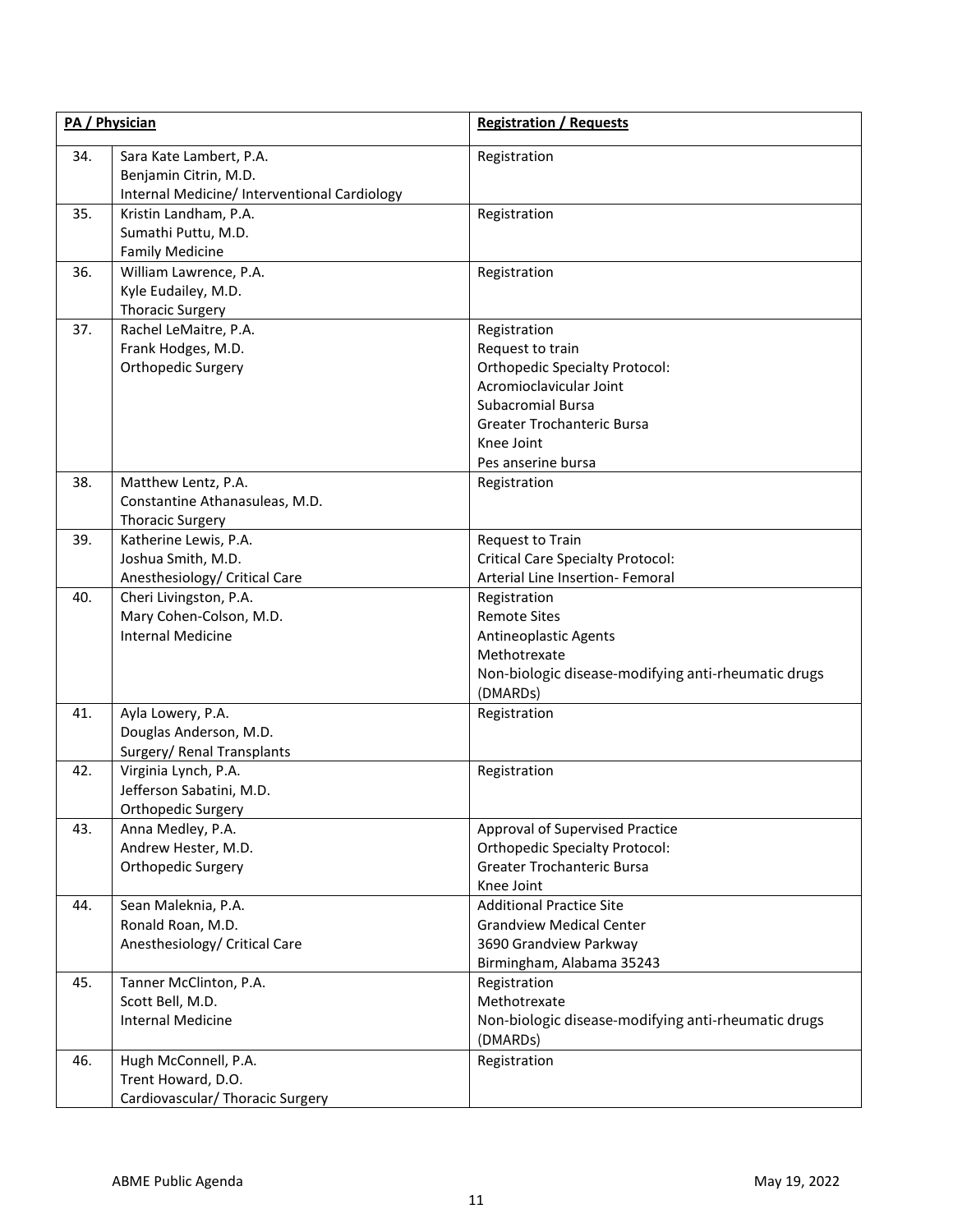| PA / Physician |                                                                                     | <b>Registration / Requests</b>                                                                                                                                                                                                                                                          |
|----------------|-------------------------------------------------------------------------------------|-----------------------------------------------------------------------------------------------------------------------------------------------------------------------------------------------------------------------------------------------------------------------------------------|
| 47.            | Sarah McDaniel, P.A.<br>Vipul Shah, M.D.<br>Anesthesiology/ Critical Care           | Registration<br>Transfer request to train<br><b>Critical Care Specialty Protocol:</b><br>Central Venous Line- Internal Jugular<br>Central Venous Line- Femoral<br>Arterial Line Insertion- Femoral                                                                                      |
| 48.            | Emily Mince, P.A.<br>Michael Dupre, M.D.<br><b>Family Medicine</b>                  | Registration<br><b>Antineoplastic Agents</b><br>Oxytocics<br>Methotrexate<br>Non-biologic disease-modifying anti-rheumatic drugs<br>(DMARDs)<br>Biologic or Biosimilar DMARDs and Anti-tumor necrosis<br>factor drugs (anti-TNF)<br>Other Biologics or Biosimilars (excluding anti-TNF) |
| 49.            | Thomas Mullican, P.A.<br>Dave Dueland, M.D.<br>Orthopedic Surgery                   | Request to Train<br><b>Orthopedic Specialty Protocol:</b><br><b>Greater Trochanteric Bursa</b><br>Pes Anserine Bursa                                                                                                                                                                    |
| 50.            | Samantha Noguera, P.A.<br>Kimo Bachiashvili, M.D.<br>Hematology/ Oncology           | Registration<br><b>Antineoplastic Agents</b><br>Methotrexate                                                                                                                                                                                                                            |
| 51.            | Randall Nord, P.A.<br>William McAlexander, M.D.<br>Cardiovascular/ Thoracic Surgery | Registration                                                                                                                                                                                                                                                                            |
| 52.            | George Parham, P.A.<br>Richard Clay, M.D.<br><b>Thoracic Surgery</b>                | Request to Train<br><b>Critical Care Specialty Protocol:</b><br>Radial Artery Harvest                                                                                                                                                                                                   |
| 53.            | James Parker, P.A.<br>Sudhan Nagarajan, M.D.<br><b>Thoracic Surgery</b>             | Registration                                                                                                                                                                                                                                                                            |
| 54.            | Priya Patel, P.A.<br>Ravindra Mailapur, M.D.<br>Surgery                             | Registration                                                                                                                                                                                                                                                                            |
| 55.            | Scotlyn Patterson, P.A.<br>David Herrick, M.D.<br>Anesthesiology/ Pain Management   | Registration                                                                                                                                                                                                                                                                            |
| 56.            | Allison Pauly, P.A.<br>John Roberts, M.D.<br>Pain Management                        | Registration<br><b>Remote Site</b>                                                                                                                                                                                                                                                      |
| 57.            | Jennifer Penuel, P.A.<br>Paul Lavender, Jr., M.D.<br><b>Family Medicine</b>         | Modification of Core Duties and Scope of Practice                                                                                                                                                                                                                                       |
| 58.            | Lauren Pleitz, P.A.<br>Neil Shah, M.D.<br><b>Internal Medicine</b>                  | Registration<br><b>Remote Site</b>                                                                                                                                                                                                                                                      |
| 59.            | Katherine Rose, P.A.<br>Raj Patel, M.D.<br>Dermatology                              | Registration<br><b>Remote Site</b><br>Other Biologics or Biosimilars (excluding anti-TNF)                                                                                                                                                                                               |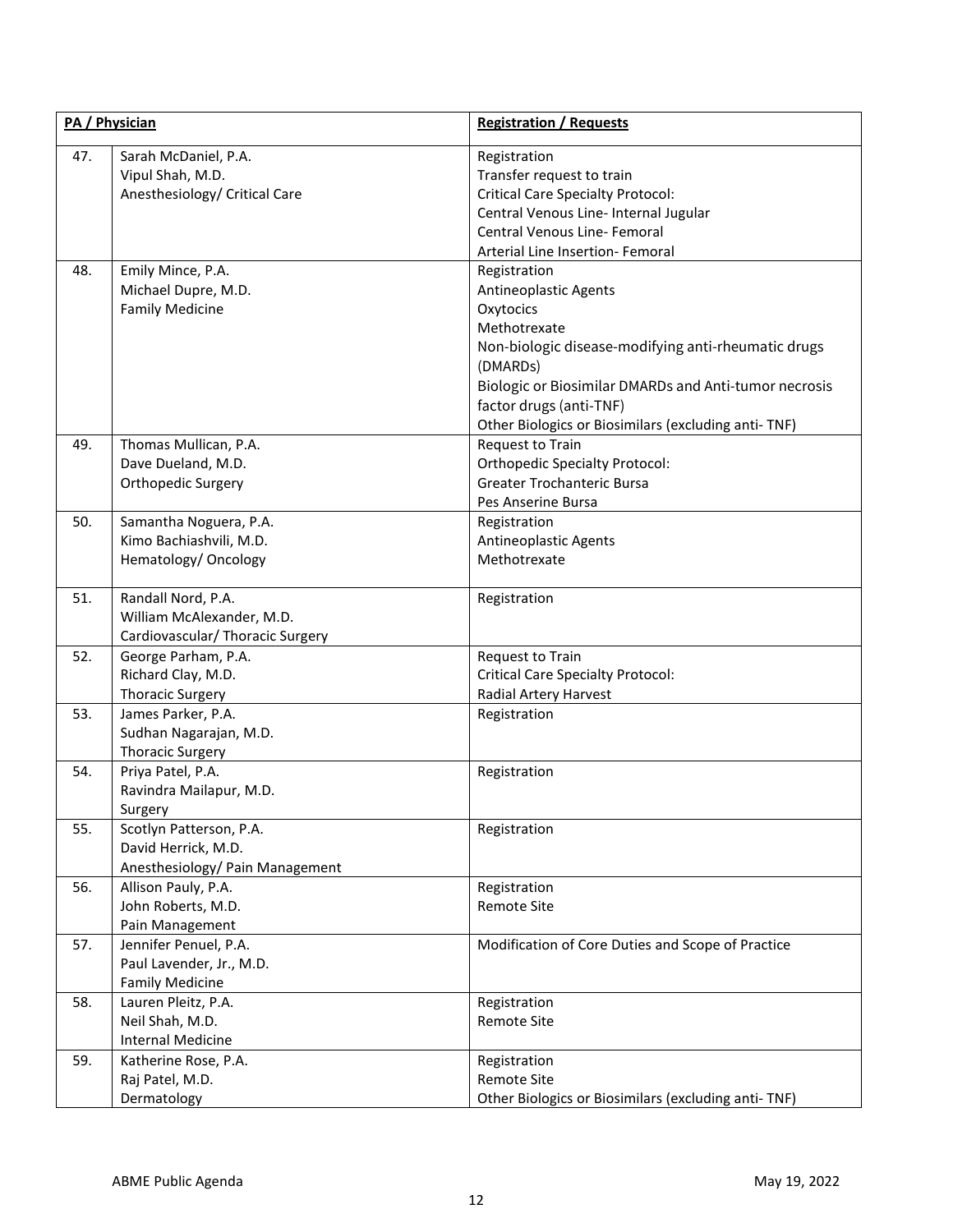| PA / Physician |                                                       | <b>Registration / Requests</b>                        |
|----------------|-------------------------------------------------------|-------------------------------------------------------|
| 60.            | Juliana Ross, P.A.                                    | Registration                                          |
|                | Therese Medalle, M.D.                                 |                                                       |
|                | <b>Emergency Medicine</b>                             |                                                       |
| 61.            | Nicolaus Ruehl, P.A.                                  | Registration                                          |
|                | James Thomas, II, M.D.                                |                                                       |
|                | <b>Family Medicine</b>                                |                                                       |
| 62.            | Samuel Sellers, P.A.                                  | Registration                                          |
|                | Constantine Athanasuleas, M.D.                        |                                                       |
|                | <b>Thoracic Surgery</b>                               |                                                       |
| 63.            | Megan Shumate, P.A.                                   | Registration                                          |
|                | Mihir Kanitkar, M.D.                                  |                                                       |
| 64.            | Internal Medicine/ Cardiology<br>Caitlin Sparks, P.A. | Registration                                          |
|                | Rodney Smith, M.D.                                    |                                                       |
|                | Internal Medicine/Nephrology                          |                                                       |
| 65.            | Emma Stephens, P.A.                                   | Registration                                          |
|                | Barry Ginsburg, M.D.                                  | Antineoplastic Agents                                 |
|                | Dermatology                                           | Methotrexate                                          |
|                |                                                       | Non-biologic disease-modifying anti-rheumatic drugs   |
|                |                                                       | (DMARDs)                                              |
|                |                                                       | Biologic or Biosimilar DMARDs and Anti-tumor necrosis |
|                |                                                       | factor drugs (anti-TNF)                               |
|                |                                                       | Other Biologics or Biosimilars (excluding anti-TNF)   |
| 66.            | Jamaal Upshaw, P.A.                                   | Registration                                          |
|                | Margaret Turkleson, M.D.                              | <b>Remote Site</b>                                    |
|                | <b>General Surgery</b>                                | Limited Protocol for Comprehensive Examinations       |
| 67.            | Allen Veren, P.A.                                     | Registration                                          |
|                | Michael Rosemore, D.O.                                |                                                       |
|                | <b>Family Medicine</b>                                |                                                       |
| 68.            | Rachel Vines, P.A.                                    | Request to Train                                      |
|                | Yedeh Ying, M.D.                                      | <b>Otolaryngology Specialty Protocol:</b>             |
|                | Oral & Maxillofacial Surgery                          | Flexible Nasopharyngoscopy                            |
| 69.            | Dana Wilging, P.A.                                    | Registration                                          |
|                | Michael Flanagan, M.D.                                |                                                       |
|                | Pain Management                                       |                                                       |
| 70.            | Eva Williams, P.A.                                    | Registration                                          |
|                | Trent Howard, D.O.                                    |                                                       |
|                | Cardiovascular/ Thoracic Surgery                      |                                                       |
| 71.            | Audrey Williamson, P.A.<br>Brandon White, D.O.        | Registration<br>Methotrexate                          |
|                | Internal Medicine/ Hospitalist                        |                                                       |
| 72.            | Heather Winchester, P.A.                              | Registration                                          |
|                | Jeffrey Alvarez, M.D.                                 | <b>Remote Sites</b>                                   |
|                | <b>Family Medicine</b>                                |                                                       |
| 73.            | Allison Wineski, P.A.                                 | Registration                                          |
|                | Stephen Fortson, M.D.                                 | Methotrexate                                          |
|                | <b>Internal Medicine</b>                              |                                                       |
|                |                                                       |                                                       |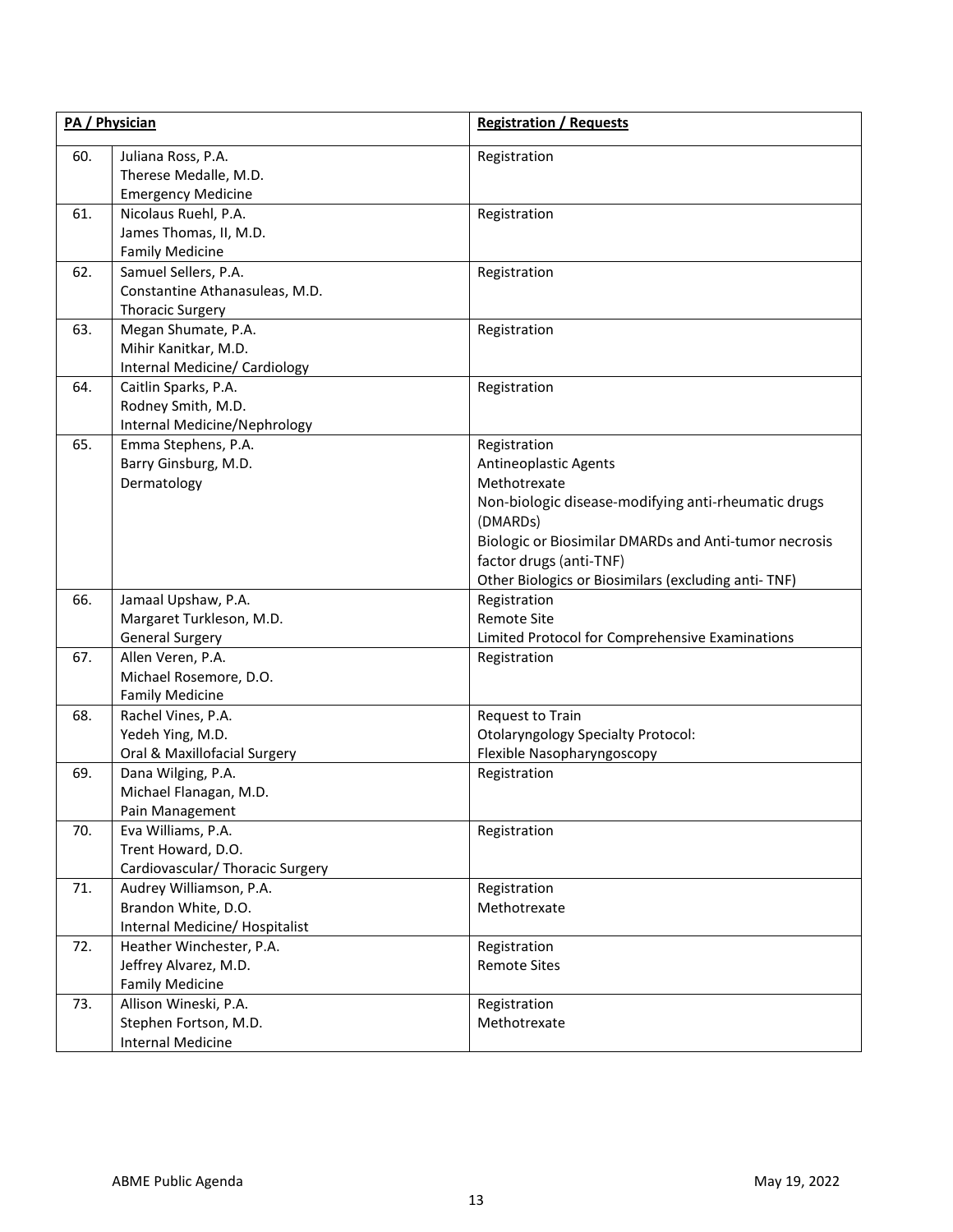| PA / Physician |                             | <b>Registration / Requests</b>        |
|----------------|-----------------------------|---------------------------------------|
| 74.            | Preston Doyle Wingate, P.A. | Approval of Supervised Practice       |
|                | Lawrence Lemak, M.D.        | <b>Orthopedic Specialty Protocol:</b> |
|                | Orthopedic Surgery          | Knee Joint                            |
|                |                             | <b>Subacromial Bursa</b>              |
| 75.            | Selina Woolverton, P.A.     | Registration                          |
|                | Neil Shah, M.D.             | Remote Site                           |
|                | <b>Internal Medicine</b>    |                                       |

# **ADVANCED PRACTICE NURSING**

## **Collaborative Practice Applicants**

- 1. Collaborative Practice Registration Applicants (1 154)
- 2. Collaborative Practice Modification Applicants  $(1 43)$
- 3. Limited Protocol Applicants  $(1 4)$

# **APN Miscellaneous Skills Requests Within Protocol** (1 – 22)

|                | Physician<br><b>CRNP</b>                                              | <b>Physician Specialty</b><br><b>NP National</b><br><b>Certification</b> | Request                                                                                                                                                                                                                           |
|----------------|-----------------------------------------------------------------------|--------------------------------------------------------------------------|-----------------------------------------------------------------------------------------------------------------------------------------------------------------------------------------------------------------------------------|
|                | <b>Request to Train or Transfer: Critical Care Specialty Protocol</b> |                                                                          |                                                                                                                                                                                                                                   |
| $\mathbf{1}$ . | Adam Kessler, D.O.<br>Evan Thomas, CRNP                               | <b>Internal Medicine</b><br>AGAC-NP                                      | To train for an additional skill in the Critical Care Specialty<br>Protocol: arterial line insertion femoral                                                                                                                      |
| 2.             | Fernando Garzia, M.D.<br>Amanda Arceneaux, CRNP                       | Surgery<br>AGAC-NP                                                       | To train for skills in the Critical Care Specialty Protocol including<br>central venous line removals, percutaneous, removal of pacing<br>wires, removal of mediastinal chest tubes, and removal of<br>intra-aortic balloon pump. |
| 3.             | Vipul Shah, M.D.<br>Austin Powell, CRNP                               | <b>Critical Care Medicine</b><br>AGAC-NP                                 | To transfer the request to train and previously approved<br>supervised practice for Critical Care Specialty Protocol<br>including central venous line insertion, internal jugular, and<br>femoral, and arterial line femoral.     |
| 4.             | Vipul Shah, M.D.<br>Brittany BerKopec, CRNP                           | <b>Critical Care Medicine</b><br>AGAC-NP                                 | To transfer the request to train for Critical Care Specialty<br>Protocol including central venous line insertion, internal<br>jugular, and femoral, and arterial line femoral.                                                    |
| 5.             | Vipul Shah, M.D.<br>Rebecca Gander, CRNP                              | <b>Critical Care Medicine</b><br>AGAC-NP                                 | To transfer the request to train and previously approved<br>supervised practice for Critical Care Specialty Protocol<br>including central venous line insertion, internal jugular, and<br>femoral, and arterial line femoral.     |
| 6.             | Ravi Virdi, M.D.<br>Courtney Speake, CRNP                             | <b>Critical Care Medicine</b><br>AGAC-NP                                 | To train for skills in the Critical Care Specialty Protocol<br>including central venous line insertion internal jugular and<br>femoral, and arterial line insertion femoral.                                                      |

## **Request to Train or Transfer: Orthopedic Specialty Protocol**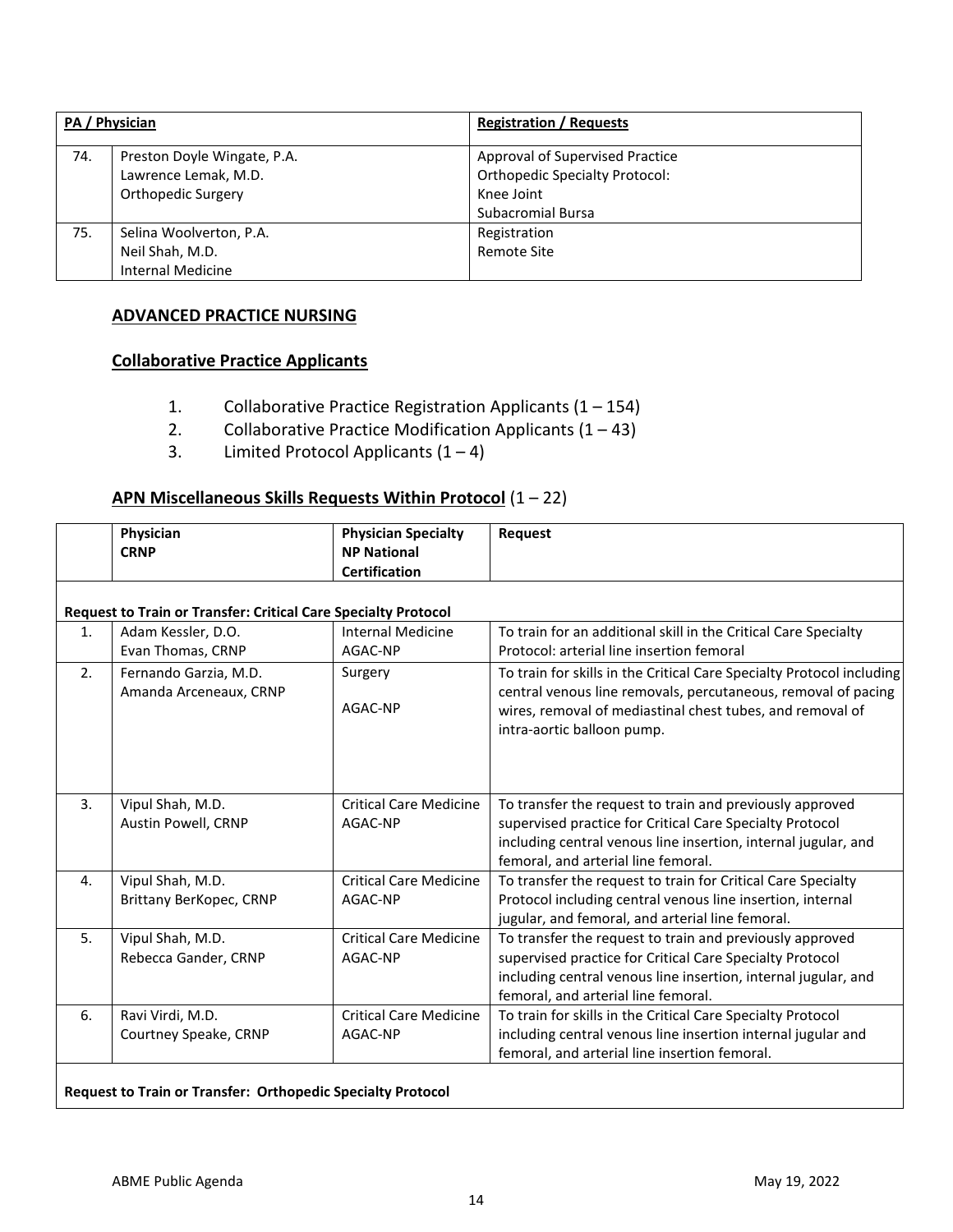|     | Physician<br><b>CRNP</b>                                         | <b>Physician Specialty</b><br><b>NP National</b>             | Request                                                                                                                                                                                                                                                           |
|-----|------------------------------------------------------------------|--------------------------------------------------------------|-------------------------------------------------------------------------------------------------------------------------------------------------------------------------------------------------------------------------------------------------------------------|
| 7.  | Robert Agee, M.D.<br>Charmaine Smith, CRNP                       | <b>Certification</b><br><b>Sports Medicine</b><br><b>FNP</b> | To train for Orthopedic Specialty Protocol: acromioclavicular<br>joint; subacromial bursa; olecranon bursa; greater<br>trochanteric bursa; arthrocentesis/knee joint; and pes<br>anserine.                                                                        |
| 8.  | Scott Boyken, M.D.<br>Dakota Nicholas, CRNP                      | <b>Family Medicine</b><br><b>FNP</b>                         | To transfer the request to train for Orthopedic Specialty<br>Protocol: acromioclavicular joint; subacromial bursa;<br>olecranon bursa; greater trochanteric bursa;<br>arthrocentesis/knee joint; and pes anserine.                                                |
| 9.  | Scott Boyken, M.D.<br>Jonathan Windham, CRNP                     | <b>Family Medicine</b><br><b>FNP</b>                         | To transfer the request to train and previously approved<br>supervised practice for Orthopedic Specialty Protocol:<br>acromioclavicular joint; subacromial bursa; olecranon bursa;<br>greater trochanteric bursa; arthrocentesis/knee joint; and pes<br>anserine. |
| 10. | Russell Goode, M.D.<br>Rylle Pannell, CRNP                       | Orthopedic Surgery<br><b>FNP</b>                             | To train for Orthopedic Specialty Protocol: acromioclavicular<br>joint; subacromial bursa; greater trochanteric bursa;<br>arthrocentesis/knee joint; and pes anserine.                                                                                            |
|     | <b>Request Approval: Supervised Practice</b>                     |                                                              |                                                                                                                                                                                                                                                                   |
| 11. | Puneet Aulakh, M.D.<br>Tommy Yarbrough, CRNP                     | <b>Internal Medicine</b><br>AGAC-NP                          | To Approve supervised practice for Critical Care Specialty<br>Protocol including central venous line insertion, internal<br>jugular.                                                                                                                              |
| 12. | Antonio DiStasi, M.D.<br>Kathryn Anzueto, CRNP                   | <b>Internal Medicine</b><br><b>FNP</b>                       | To Approve supervised practice for Critical Care Specialty<br>Protocol including central venous line removal, tunneled                                                                                                                                            |
| 13. | Daniel Kelmenson, M.D.<br>Sara Smith, CRNP                       | <b>Critical Care Medicine</b><br>AGAC-NP                     | To Approve supervised practice for Critical Care Specialty<br>Protocol including central venous line insertion, internal<br>jugular.                                                                                                                              |
| 14. | William McAlexander, MD.<br>Lauren Phillips, CRNP                | Cardiology/Surgery<br>AGAC-NP                                | To Approve supervised practice for Critical Care Specialty<br>Protocol including removals of pacing wires, mediastinal chest<br>tubes, pulmonary artery catheters, and intra-aortic balloon pump<br>catheters                                                     |
| 15. | Raj Patel, M.D.<br>Leia Hunt, CRNP                               | Dermatology<br><b>FNP</b>                                    | To Approve supervised practice for electrodessication and<br>curettage of basal and squamous cell carcinomas                                                                                                                                                      |
| 16. | Jose Ramirez Porres, M.D.<br>Chasity Fisher, CRNP                | <b>Critical Care Medicine</b><br><b>FNP</b>                  | To Approve supervised practice for Critical Care Specialty<br>Protocol including central venous line insertion, internal<br>jugular.                                                                                                                              |
| 17. | Kendall Vague, M.D.<br>Adam Kinsaul, CRNP                        | Orthopedic Surgery<br>AC-NP                                  | To Approve supervised practice for Trigger Point Injections<br>Below T12.                                                                                                                                                                                         |
|     | Request to Train or Transfer Trigger Point Injections below T-12 |                                                              |                                                                                                                                                                                                                                                                   |
| 18. | Scott Boyken, M.D.<br>Jonathan Windham, CRNP                     | <b>Family Medicine</b><br><b>FNP</b>                         | To train to perform trigger point injections below T-12                                                                                                                                                                                                           |
| 19. | Edward Daugherty, D.O.<br>Mikayla D'Alessandro, CRNP             | <b>Family Medicine</b><br><b>FNP</b>                         | To train to perform trigger point injections below T-12                                                                                                                                                                                                           |
| 20. | Keisha Lowther, M.D.<br>Kacie Wood, CRNP                         | <b>Internal Medicine</b><br><b>FNP</b>                       | To transfer the request to train and previously approved<br>supervised practice for trigger point injections below T-12                                                                                                                                           |
| 21. | Grover Paul, M.D.                                                | Surgery                                                      | To train to perform trigger point injections below T-12                                                                                                                                                                                                           |

Jennifer Overstreet, CRNP

Surgery FNP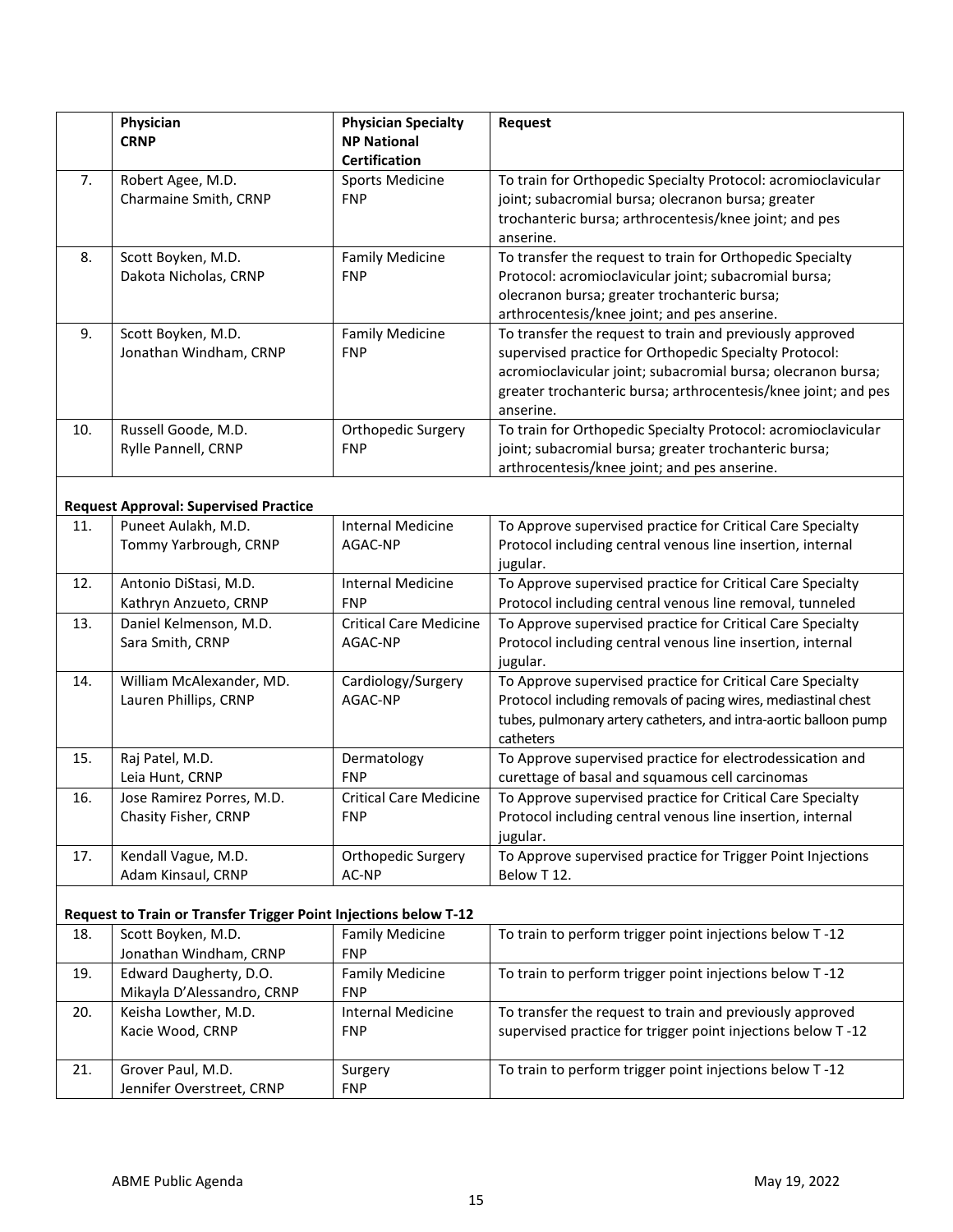|     | Physician<br><b>CRNP</b>                    | <b>Physician Specialty</b><br><b>NP National</b><br><b>Certification</b> | Request                                                                                                                                                                          |
|-----|---------------------------------------------|--------------------------------------------------------------------------|----------------------------------------------------------------------------------------------------------------------------------------------------------------------------------|
|     | <b>Miscellaneous Request</b>                |                                                                          |                                                                                                                                                                                  |
| 22. | Benjamin Light, M.D.<br>Natalie McCay, CRNP | Otolaryngology<br><b>FNP</b>                                             | To train to perform Otolaryngology Skill for flexible fiberoptic<br>diagnostic laryngoscopy, Flexible Nasopharyngoscopy, and<br>Diagnostic Nasal Endoscopy (flexible and rigid). |

# **APN Miscellaneous Skills Requests Outside Protocol** (1 – 7)

|    | Physician<br><b>CRNP</b>                                     | <b>Physician Specialty</b><br><b>NP National Certification</b> | Request                                                                                                                                                                                       |
|----|--------------------------------------------------------------|----------------------------------------------------------------|-----------------------------------------------------------------------------------------------------------------------------------------------------------------------------------------------|
| 1. | Jesanna Cooper, M.D.                                         | Obstetrics/Gynecology                                          | To train for routine infant male circumcision with 5                                                                                                                                          |
|    | Allison Carnes, CNM                                          | <b>CNM</b>                                                     | procedures for training and 5 for annual maintenance                                                                                                                                          |
| 2. | Jesanna Cooper, M.D.                                         | Obstetrics/Gynecology                                          | To train for routine infant male circumcision with 5                                                                                                                                          |
|    | Anna Floyd, CNM                                              | <b>CNM</b>                                                     | procedures for training and 5 for annual maintenance                                                                                                                                          |
| 3. | Alexis Eckard, M.D.<br>Lindsay Love, CRNP                    | <b>Family Medicine</b><br><b>FNP</b>                           | To transfer supervised practice for Hyperbaric Oxygen Therapy<br>from Texas to Alabama<br>To transfer supervised practice for wound care with sharps<br>and debridement from Texas to Alabama |
| 4. | Kierstin Kennedy, M.D.                                       | <b>Internal Medicine</b>                                       | To train for Critical Care Advanced Protocol: CVL Insertion and                                                                                                                               |
|    | Anthony Burnell, CRNP                                        | AGAC-NP                                                        | Removal- Internal Jugular and Femoral                                                                                                                                                         |
| 5. | Kierstin Kennedy, M.D.                                       | <b>Internal Medicine</b>                                       | To train for Critical Care Advanced Protocol: CVL Insertion and                                                                                                                               |
|    | Phillip Stotler, CRNP                                        | AGAC-NP                                                        | Removal- Internal Jugular and Femoral                                                                                                                                                         |
| 6. | Kyle Rudemiller, M.D.                                        | <b>Internal Medicine</b>                                       | To train for Critical Care Advanced Protocol: CVL Insertion and                                                                                                                               |
|    | Johnathan Tidwell, CRNP                                      | AGAC-NP                                                        | Removal-Internal Jugular and Femoral                                                                                                                                                          |
|    | <b>Request for Collaborative Practice Eligibility Waiver</b> |                                                                |                                                                                                                                                                                               |
| 7. | Russell F. Stanley, D.O.                                     | Obstetrics/Gynecology                                          | Request for waiver of qualifications of collaborating physician                                                                                                                               |

# **APN and PA QACSC Applicants Within Protocol** (1 – 61)

- 1. Ahmed Abdalla, M.D. Jamie Rich, CRNP
- 
- 3. Ammar Alrefai, M.D. Maria Steele, CRNP
- 
- 5. James Beretta, D.O. Sarah Freeman, CRNP

### **Physician: CRNP/ CNM/ PA:**

2. Mandi Allen-Bell, M.D. example a series of the Paula Henderson, CRNP 4. Donald Ashley, M.D. Same Connection of the United States of Henry Killingsworth, CRNP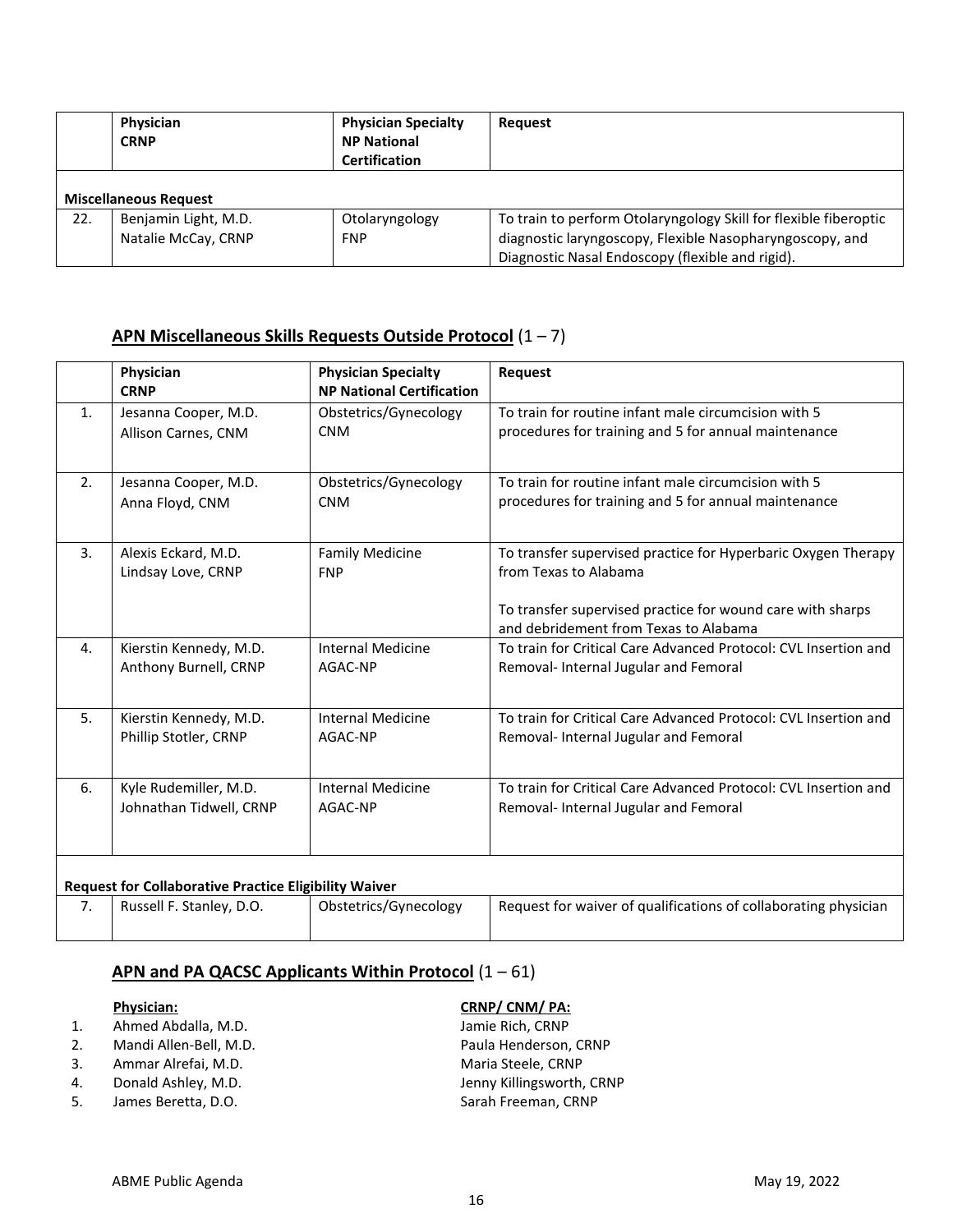6. Heidi Blair, M . D 7. Scott Boyken, M . D 8. Walter Brandner, M . D 9. Jennifer Burdette, M . D 10. Kimberly Dudley, M . D 11. John Durant, M . D 12. Michael Faircloth, M . D 13. Michael Faircloth, M . D 14. Celia Fernandez, M . D 15. Gary Gay, D . O 16. Reginald Gladish, M . D 17. Justin Hallock, M . D 18. Nelson Handal -Thome, M . D 19. Lon Haskell, M . D 20. Robert Hellard, M . D 21. Justin Hovey, M . D 22. Younus Ismail, M . D 23. Emily Jones, M . D 24. Michele Jordan, M . D 25. Donald Klasing, M . D 26. Charles Linguiti, M . D 27. Bryant Mahaffey, M . D 28. Tamara Mason, M . D 29. Philip McGee, M . D 30. Marcial Mendez, M . D 31. Annsley Noterman, M . D 32. Milton Padgett, D . O 33. Ronald Perdue, M . D 34. James Posey, M . D 35. Amarabalan Rajendran, M . D 36. Whitni Richard, D . O 37. Jerry Robbins, M . D 38. Jerry Robbins M . D 39. Carl H. Russell, M . D 40. Michael Sanford, M . D 41. Nemil Shah, M . D 42. Hugh Sharpe, M . D 43. Larry Skelton, M . D 44. Kathy Sparacino, M . D 45. Laura Lee Taylor, M . D 46. Erin Thomas, M . D 47. Rodd Whitaker, M . D 48. James Wiley, M . D 49. Michael Wilkerson, M . D 50. Michael Wilkerson, M . D 51. Marlon Williamson, M . D 52. Valerie Wright, D . O 53. James Beretta, D . O 54. Kenneth Collins, M . D 55. Arthur Kendig, M . D 56. Scariya Kumaramangalam, M . D 57. LaQuetta Pettway, M . D

#### **Physician: CRNP/ CNM/ PA:**

. Cindy Hawkins, CRNP . Jonathan Windham, CRNP . Christina Ordinario, CRNP . Terry Jordan, CRNP Sara Dillon, CRNP . Brian Daniel, CRNP . Marcus Debiasi, CRNP . Meghan Whitfield, CRNP . Jessica L. Jordan, CRNP . Deborah Tyson, CRNP . Jenny Doss, CRNP . Kaylee Suggs, CRNP . Kerri Outlaw, CRNP . Kelley Strain, CRNP . Jeremy Whaley, CRNP . Tina Cochran, CRNP . Coty Phillips, CRNP . Madeline Eidson, CRNP . Jessica Lawler, CRNP . Rebekah Bullock, CRNP . Samantha Pickett, CRNP . Andra Bright, CRNP . Stephanie Varner, CRNP . Deborah Ding, CRNP . Elizabeth Bacchus, CRNP . Jennifer Ryder, CRNP . Lillian Cockrell, CRNP . Jo Shunda Samuels, CRNP . Kari Griffith, CRNP . Palmer Malinowski, CRNP . Jessica Dunn, CRNP . Johnna Langford, CRNP . Kimberly Tanner, CRNP . Kaitlyn Pierce, CRNP . Karianne Hamel, CRNP . Haven Brolsma, CRNP . Christy McAfee, CRNP . Andrea Stringfellow, CRNP . Morgan Coulter, CRNP . Shayna Kidd, CRNP . Britta Hyde, CRNP . Karen Fife, CRNP . Shanda Cotney, CRNP . Jessica Lawler, CRNP . Stephanie Rayl -Moore, CRNP . Cindy Lake, CRNP . Kenneth Batchelor, CRNP . Troy Higdon, P . A . . Deborah Winberry, P . A . . Lindsay Fretts, P . A . . Julia Minopoli, P . A . . Julie Nguyen, P . A .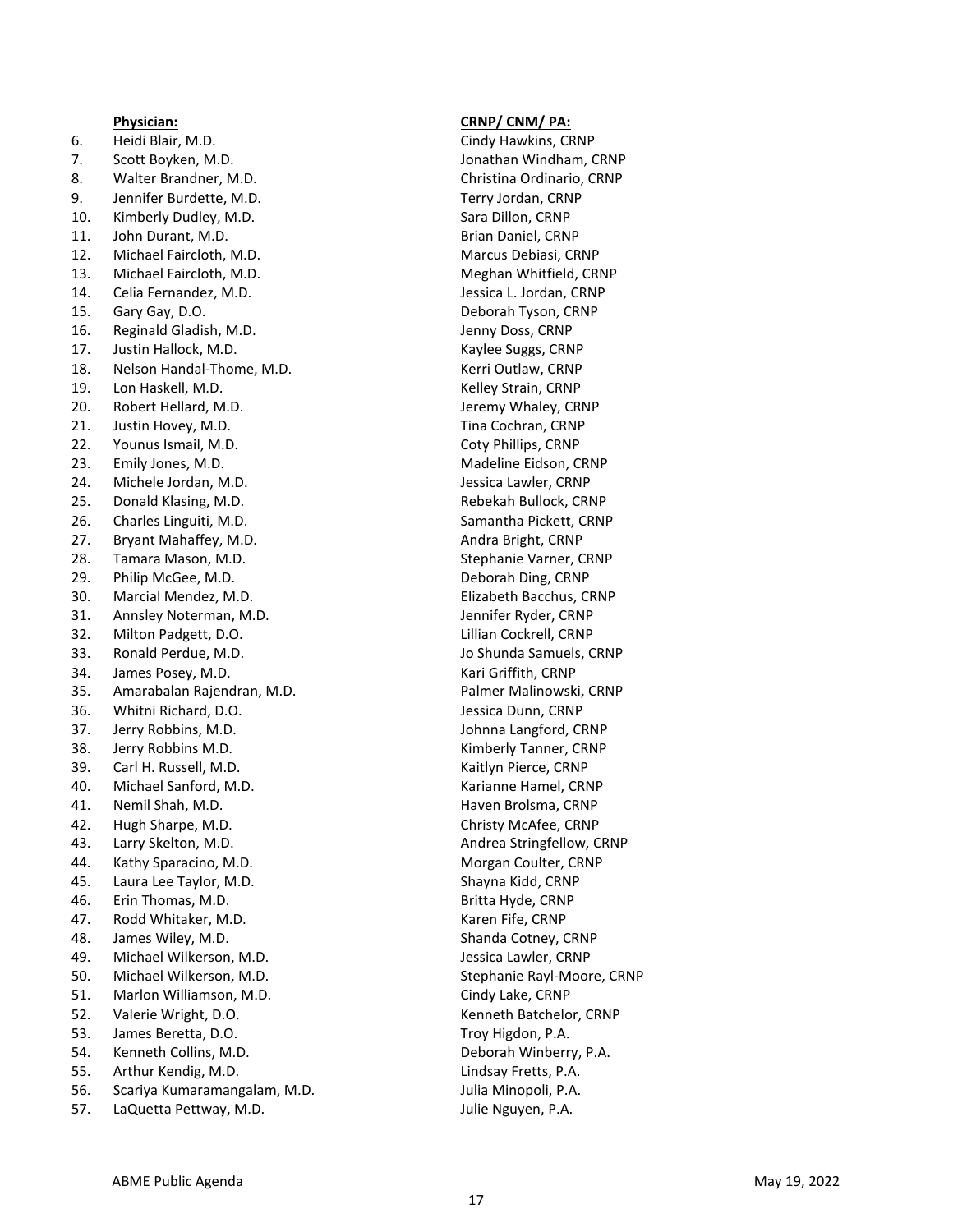### ABME Public Agenda May 19, 2022

|     | <b>Physician:</b> | CRNP/ CNM/ PA:     |  |
|-----|-------------------|--------------------|--|
| 58. | Peter Pons, M.D.  | Stacie James, P.A. |  |
| 59. | Adam Ross. M.D.   | Mason Helman, P.   |  |

61. Robert Wilson, Jr., M.D. Zachary Hughes, P.A.

#### **Physician: CRNP/ CNM/ PA:**

Adam Ross, M.D. Mason Helman, P.A. 60. James Thomas III, M.D. Nicolaus Ruehl, P.A.

# **APN and PA Limited Purpose Schedule II Permit Requests Within Protocol** (1 – 30)

| Physician / APN / Specialty |                                                                                                                                              | <b>Formulary Request</b>                                                                                                     |
|-----------------------------|----------------------------------------------------------------------------------------------------------------------------------------------|------------------------------------------------------------------------------------------------------------------------------|
| 1.                          | Roy Ary, Jr., M.D.<br>Ginger Lowman, CRNP<br>Physician Specialty: General Medicine<br>NP specialty: Family NP & Psychiatric Mental Health NP | <b>ADHD Medications</b><br><b>Hydrocodone Combinations</b><br>Hydrocodone Cough Preps                                        |
| 2.                          | Heidi Blair, M.D.<br>Cindy Hawkins, CRNP<br>Physician Specialty: Pediatrics<br>NP Specialty: Family NP                                       | <b>ADHD Medications</b>                                                                                                      |
| 3.                          | Tyler Byrd, D.O.<br>Jessica Green, CRNP<br>Physician Specialty: Psychiatry<br>NP Specialty: Psychiatric Mental Health NP                     | <b>ADHD Medications</b>                                                                                                      |
| 4.                          | Donald Klasing, M.D.<br>Rebekah Bullock, CRNP<br>Physician Specialty: Psychiatry<br>NP Specialty: Psychiatric Mental Health, NP              | <b>ADHD Medications</b>                                                                                                      |
| 5.                          | Arnelya Chatman, M.D.<br>Stancey Smith, CRNP<br>Physician Specialty: Family Medicine<br>NP Specialty: Family NP                              | <b>ADHD Medications</b><br><b>Hydrocodone Combinations</b><br>Hydrocodone Cough Preps<br>Oxycodone IR<br>Tapentadol          |
| 6.                          | Daniel Daly, M.D.<br>Kristin Dunn, CRNP<br>Physician Specialty: Surgery/trauma<br>NP Specialty: Family NP                                    | <b>Hydrocodone Combinations</b><br>Oxycodone IR                                                                              |
| 7.                          | Michael Dupre, M.D.<br>Brittany Washington, CRNP<br>Physician Specialty: Family Medicine<br>NP Specialty: Family NP                          | <b>ADHD Medications</b><br><b>Hydrocodone Combinations</b><br>Hydrocodone Cough Preps<br>Morphine Sulfate IR<br>Oxycodone IR |
| 8.                          | John Durant, M.D.<br>Brian Daniel, CRNP<br>Physician Specialty: Family Medicine<br>NP Specialty: Family NP                                   | <b>Hydrocodone Combinations</b><br>Hydrocodone Cough Preps<br>Oxycodone IR                                                   |
| 9.                          | Virmarie Fernandez, M.D.<br>Patricia Reed, CRNP<br>Physician Specialty: Psychiatry<br>NP Specialty: Psychiatric Mental Health NP & Family NP | <b>ADHD Medications</b>                                                                                                      |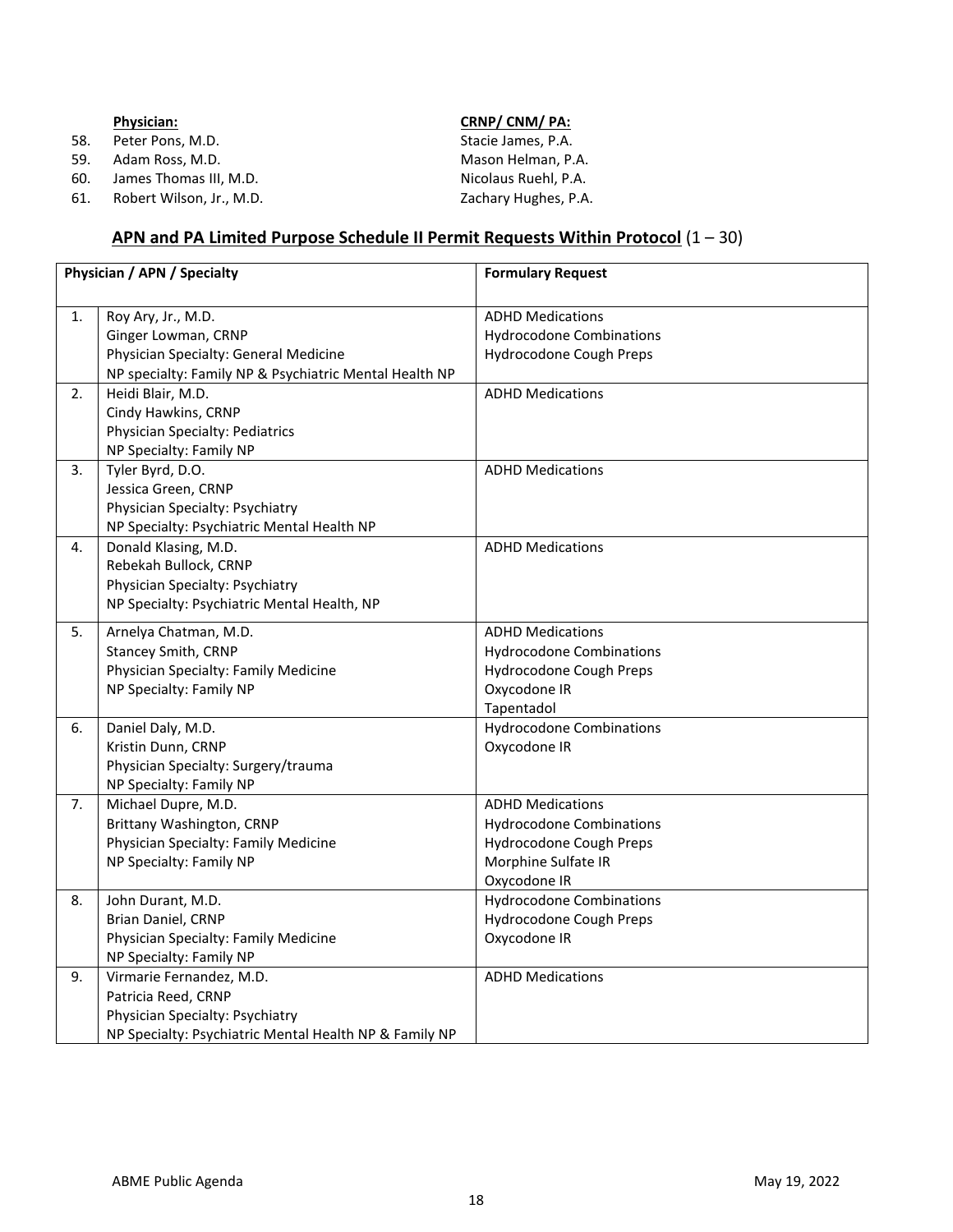| Physician / APN / Specialty |                                                    | <b>Formulary Request</b>        |
|-----------------------------|----------------------------------------------------|---------------------------------|
| 10.                         | Steven Furr, M.D.                                  | <b>Hydrocodone Combinations</b> |
|                             | Kathryn Mitchell, CRNP                             | Hydrocodone Cough Preps         |
|                             | Physician Specialty: Family Medicine               | Morphine Sulfate IR             |
|                             | NP Specialty: Family NP                            | Oxycodone IR                    |
|                             | Site: Nursing Home and clinic                      | Tapentadol                      |
|                             |                                                    | Fentanyl LA Patch               |
|                             |                                                    | Morphine Sulfate LA             |
|                             |                                                    | Oxycodone LA                    |
|                             |                                                    | Oxymorphone LA                  |
|                             |                                                    | <b>Tapentadol ER</b>            |
| 11.                         | Pamala Gibbs, M.D.                                 | <b>Hydrocodone Combinations</b> |
|                             | Kathryn Mitchell, CRNP                             | Hydrocodone Cough Preps         |
|                             | Physician Specialty: Internal Medicine             | Morphine Sulfate IR             |
|                             | NP Specialty: Family NP                            | Oxycodone IR                    |
|                             | Site: Nursing Home and clinic                      | Tapentadol                      |
|                             |                                                    | Fentanyl LA Patch               |
|                             |                                                    | Morphine Sulfate LA             |
|                             |                                                    | Oxycodone LA                    |
|                             |                                                    | Oxymorphone LA                  |
|                             |                                                    | <b>Tapentadol ER</b>            |
| 12.                         | Reginald Gladish, M.D.                             | <b>Hydrocodone Combinations</b> |
|                             | Jenny Doss, CRNP                                   |                                 |
|                             | Physician Specialty: Nephrology                    |                                 |
|                             | NP Specialty: Family NP                            |                                 |
| 13.                         | Jeffrey George, M.D.                               | <b>Hydrocodone Combinations</b> |
|                             | Mary Jane Smith, CRNP                              | Hydrocodone Cough Preps         |
|                             | Physician Specialty: Medical Oncology              | Morphine Sulfate IR             |
|                             | NP Specialty: Adult-Gerontological Primary Care NP | Oxycodone IR                    |
|                             |                                                    | Tapentadol                      |
|                             |                                                    | Fentanyl LA Patch               |
|                             |                                                    | Morphine Sulfate LA             |
|                             |                                                    | Oxycodone LA                    |
|                             |                                                    | Oxymorphone LA                  |
|                             |                                                    | <b>Tapentadol ER</b>            |
| 14.                         | Randall Hall, M.D.                                 | <b>Hydrocodone Combinations</b> |
|                             | Kathryn Mitchell, CRNP                             | Hydrocodone Cough Preps         |
|                             | Physician Specialty: Family Medicine               | Morphine Sulfate IR             |
|                             | NP Specialty Family NP                             | Oxycodone IR                    |
|                             | Site: Nursing Home and clinic                      | Tapentadol                      |
|                             |                                                    | Fentanyl LA Patch               |
|                             |                                                    | Morphine Sulfate LA             |
|                             |                                                    | Oxycodone LA                    |
|                             |                                                    | Oxymorphone LA                  |
|                             |                                                    | <b>Tapentadol ER</b>            |
| 15.                         | Brian James, M.D.                                  | <b>ADHD Medications</b>         |
|                             | Anne Marie Strickland, CRNP                        | <b>Hydrocodone Combinations</b> |
|                             | Physician Specialty: Family Medicine               | Hydrocodone Cough Preps         |
|                             | NP Specialty: Family NP                            | Oxycodone IR                    |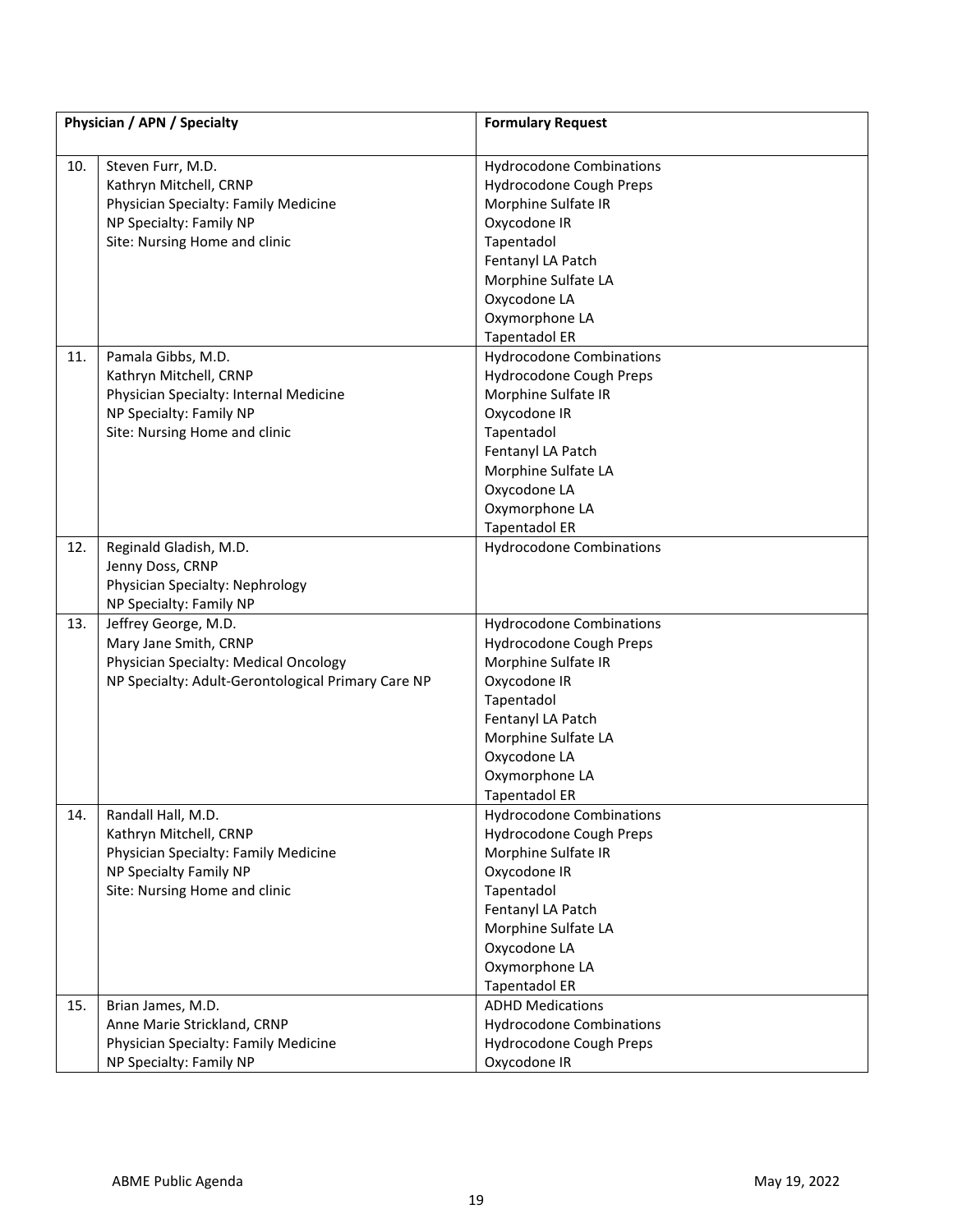| Physician / APN / Specialty |                                         | <b>Formulary Request</b>        |
|-----------------------------|-----------------------------------------|---------------------------------|
|                             |                                         |                                 |
| 16.                         | James Jardine, M.D.                     | <b>Hydrocodone Combinations</b> |
|                             | Mitzi Thompson, CRNP                    |                                 |
|                             | Physician Specialty: OB/GYN             |                                 |
|                             | NP Specialty: Women's Health Care NP    |                                 |
| 17.                         | Charles Linguiti, M.D.                  | <b>Hydrocodone Combinations</b> |
|                             | Samantha Pickett, CRNP                  | Hydrocodone Cough Preps         |
|                             | Physician Specialty: Internal Medicine  | Oxycodone IR                    |
|                             | NP Specialty: Family NP                 |                                 |
| 18.                         | Tamara Mason, M.D.                      | <b>ADHD Medications</b>         |
|                             | Stephanie Varner, CRNP                  |                                 |
|                             | Physician Specialty: Pediatrics         |                                 |
|                             | NP Specialty: Pediatric NP              |                                 |
| 19.                         | Howard McVeigh, M.D.                    | <b>ADHD Medications</b>         |
|                             | Tonya Moses, CRNP                       | <b>Hydrocodone Combinations</b> |
|                             | Physician Specialty: Emergency Medicine | Hydrocodone Cough Preps         |
|                             | NP Specialty: Family NP                 | Oxycodone IR                    |
| 20.                         | Stanley Morrow, D.O.                    | <b>ADHD Medications</b>         |
|                             | Tabatha Sutherland-Marbutt, CRNP        | <b>Hydrocodone Combinations</b> |
|                             | Physician Specialty: General Medicine   | Hydrocodone Cough Preps         |
|                             | NP Specialty: Family NP                 |                                 |
| 21.                         | Robert Nesbitt, M.D.                    | <b>Hydrocodone Combinations</b> |
|                             | Crystal Self, CRNP                      | Morphine Sulfate IR             |
|                             | Physician Specialty: Pain Medicine      | Oxycodone IR                    |
|                             | NP Specialty: Family NP                 | Tapentadol                      |
| 22.                         | Joe Terrell, M.D.                       | <b>ADHD Medications</b>         |
|                             | Kathryn Mitchell, CRNP                  | <b>Hydrocodone Combinations</b> |
|                             | Physician Specialty: Family Medicine    | Hydrocodone Cough Preps         |
|                             | NP Specialty: Family NP                 | Morphine Sulfate IR             |
|                             |                                         | Oxycodone IR                    |
|                             |                                         | Tapentadol                      |
|                             |                                         | Fentanyl LA Patch               |
|                             |                                         | Morphine Sulfate LA             |
|                             |                                         | Oxycodone LA                    |
|                             |                                         | Oxymorphone LA                  |
|                             |                                         | <b>Tapentadol ER</b>            |
| 23.                         | Rodd Whitaker, M.D.                     | <b>ADHD Medications</b>         |
|                             | Karen Fife, CRNP                        | <b>Hydrocodone Combinations</b> |
|                             | Physician Specialty: Pediatrics         |                                 |
|                             | NP Specialty: Family NP                 |                                 |
| 24.                         | James Wiley, M.D.                       | <b>ADHD Medications</b>         |
|                             | Shanda Cotney, CRNP                     |                                 |
|                             | Physician Specialty: Pediatrics         |                                 |
|                             | NP Specialty: Family NP                 |                                 |
| 25.                         | Kenneth Collins, M.D.                   | <b>Hydrocodone Combinations</b> |
|                             | Deborah Winberry, P.A.                  | Hydrocodone Cough Preps         |
|                             | Physician Specialty: Family Medicine    | Oxycodone IR                    |
|                             |                                         | Tapentadol                      |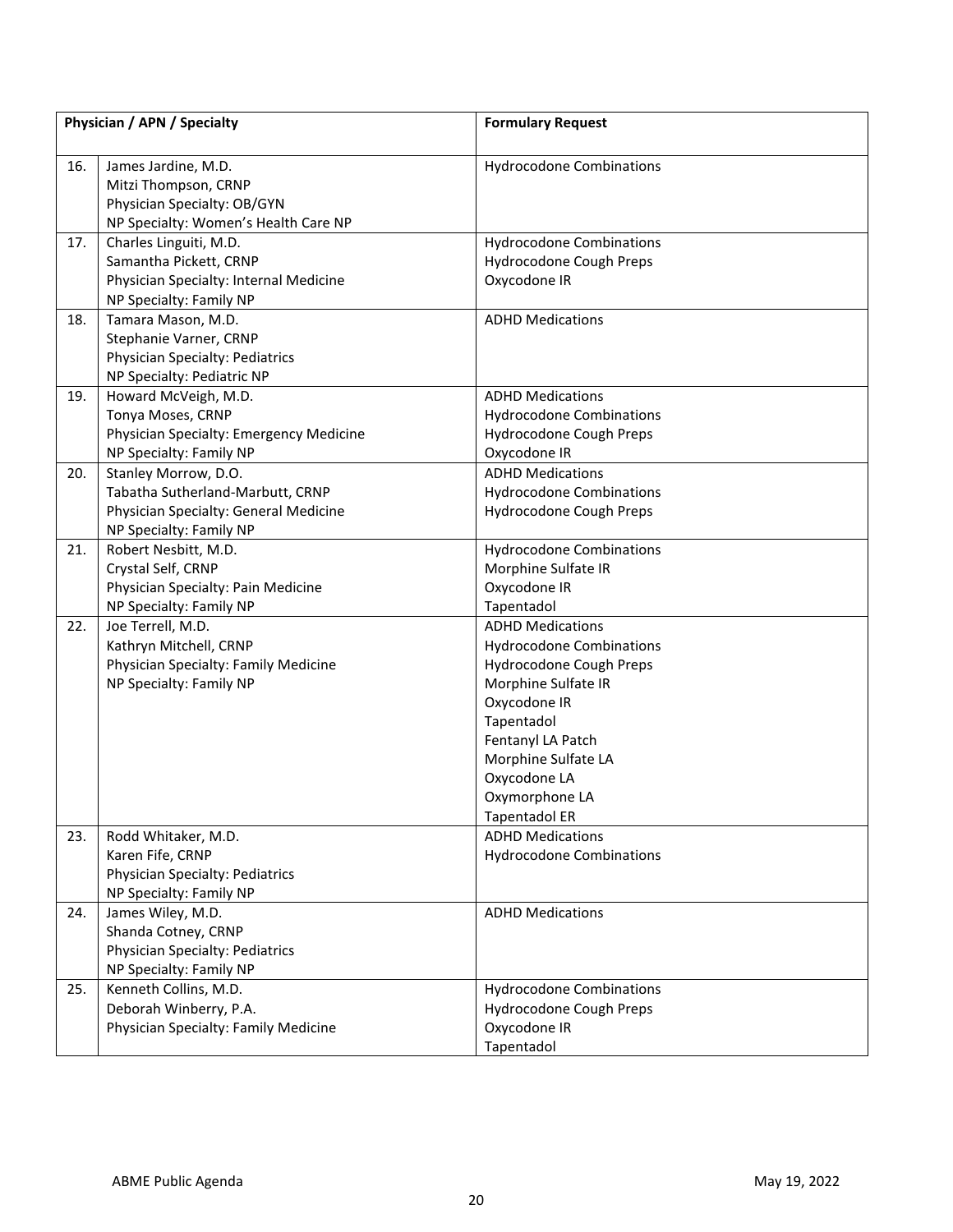| Physician / APN / Specialty |                                                                                   | <b>Formulary Request</b>                               |
|-----------------------------|-----------------------------------------------------------------------------------|--------------------------------------------------------|
| 26.                         | Roland Hester, M.D.<br>Michael Mount, P.A.                                        | <b>Hydrocodone Combinations</b><br>Morphine Sulfate IR |
|                             | Physician Specialty: Orthopaedic Surgery                                          | Oxycodone IR                                           |
| 27.                         | Ross Lumsden, M.D.                                                                | <b>Hydrocodone Combinations</b>                        |
|                             | Maureen Russell, P.A.<br>Physician Specialty: Physical Medicine & Rehabilitation/ | Morphine Sulfate IR<br>Oxycodone IR                    |
|                             | Pain Management                                                                   | Tapentadol                                             |
|                             |                                                                                   | Fentanyl LA Patch                                      |
|                             |                                                                                   | Hydrocodone ER/LA                                      |
|                             |                                                                                   | Hydromorphone                                          |
|                             |                                                                                   | Morphine Sulfate LA                                    |
|                             |                                                                                   | Oxycodone LA                                           |
|                             |                                                                                   | <b>Tapentadol ER</b>                                   |
| 28.                         | Calvin Reid, M.D.                                                                 | <b>ADHD Medications</b>                                |
|                             | Kacie Davis, P.A.                                                                 | <b>Hydrocodone Combinations</b>                        |
|                             | Physician Specialty: Geriatric Medicine/Internal                                  | Morphine Sulfate IR                                    |
|                             | Medicine                                                                          | Oxycodone IR                                           |
|                             |                                                                                   | Fentanyl LA Patch                                      |
|                             |                                                                                   | Hydromorphone                                          |
|                             |                                                                                   | Morphine Sulfate LA                                    |
|                             |                                                                                   | Oxycodone LA                                           |
| 29.                         | James Thomas III, M.D.                                                            | <b>Hydrocodone Combinations</b>                        |
|                             | Nicolaus Ruehl, P.A.                                                              | Hydrocodone Cough Preps                                |
|                             | Physician Specialty: Family Medicine                                              | Oxycodone IR                                           |
| 30.                         | Neil Steil, M.D.                                                                  | Request LPSP expansion of LPSP #2249-23646 to include: |
|                             | Rachel Steil, CRNP                                                                | Fentanyl LA Patch                                      |
|                             | Physician Specialty: Internal Medicine                                            | Hydrocodone ER/LA                                      |
|                             | NP Specialty: Family NP                                                           | Hydromorphone                                          |
|                             |                                                                                   | Morphine Sulfate LA                                    |
|                             |                                                                                   | Oxycodone LA                                           |
|                             |                                                                                   | Oxymorphone LA                                         |
|                             |                                                                                   | Tapentadol ER                                          |
|                             |                                                                                   | Previously approved for:                               |
|                             |                                                                                   | <b>Hydrocodone Combinations</b>                        |
|                             |                                                                                   | Hydrocodone Cough Preps                                |
|                             |                                                                                   | Morphine Sulfate IR                                    |
|                             |                                                                                   | Oxycodone IR                                           |

**\*\*\*Approve with the following standard language: Cough preparations containing opiates should be avoided in patients who are currently taking opioid medications and ALL patients under the age of 18 years.**

# **JOINT COMMITTEE FOR ADVANCED PRACTICE NURSING**

Joint Committee for Advanced Practice Nursing Meeting – Wednesday, May 18, 2022, at

6:00 p.m.